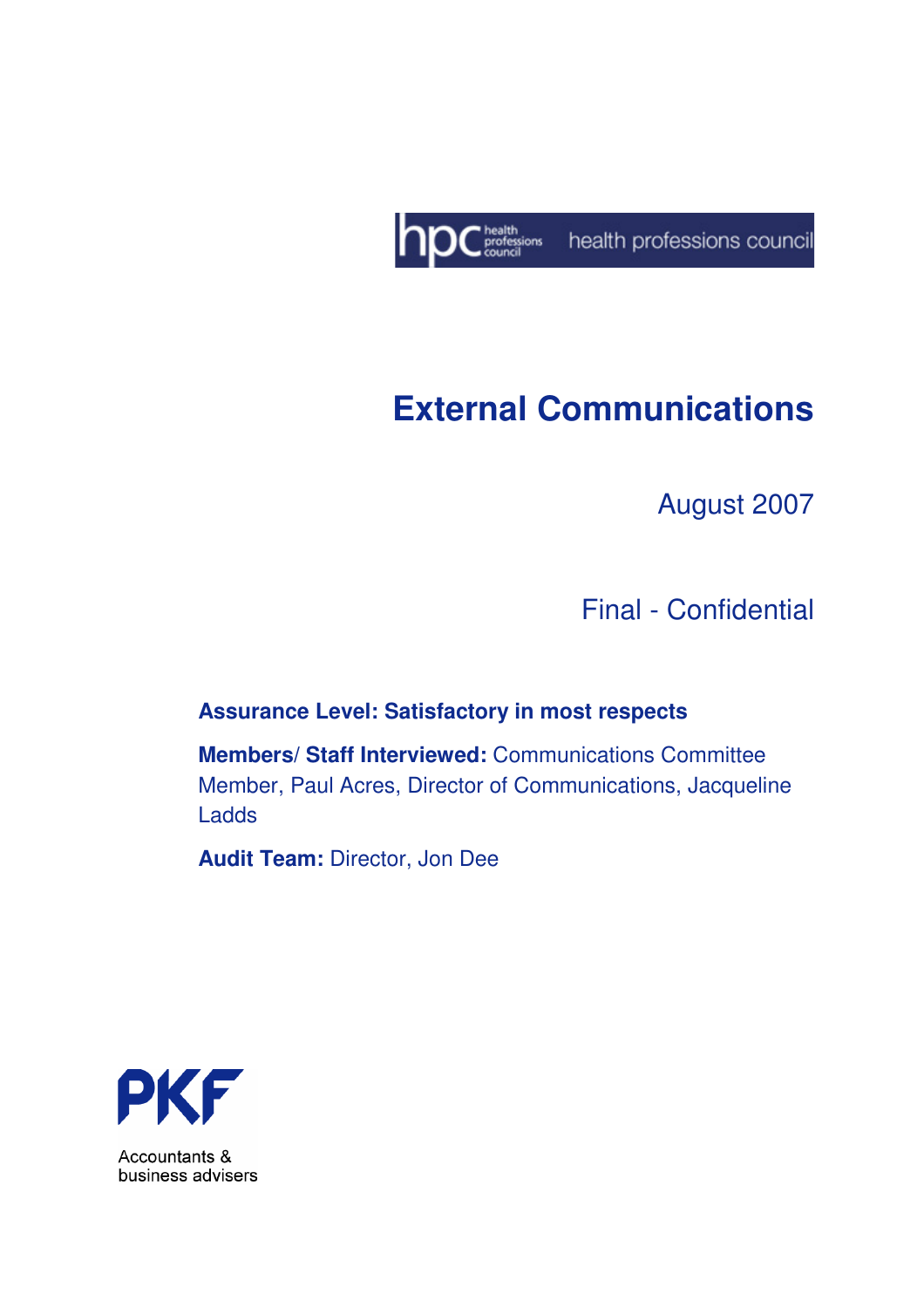## **Contents**

#### **Project timescales**

| Date project commenced                  | 02/07/07 |
|-----------------------------------------|----------|
| Date field work completed               | 24/08/07 |
| Date draft report issued                | 29/08/07 |
| management comments<br>Date<br>received | 30/08/07 |
| Date final report issued                | 30/08/07 |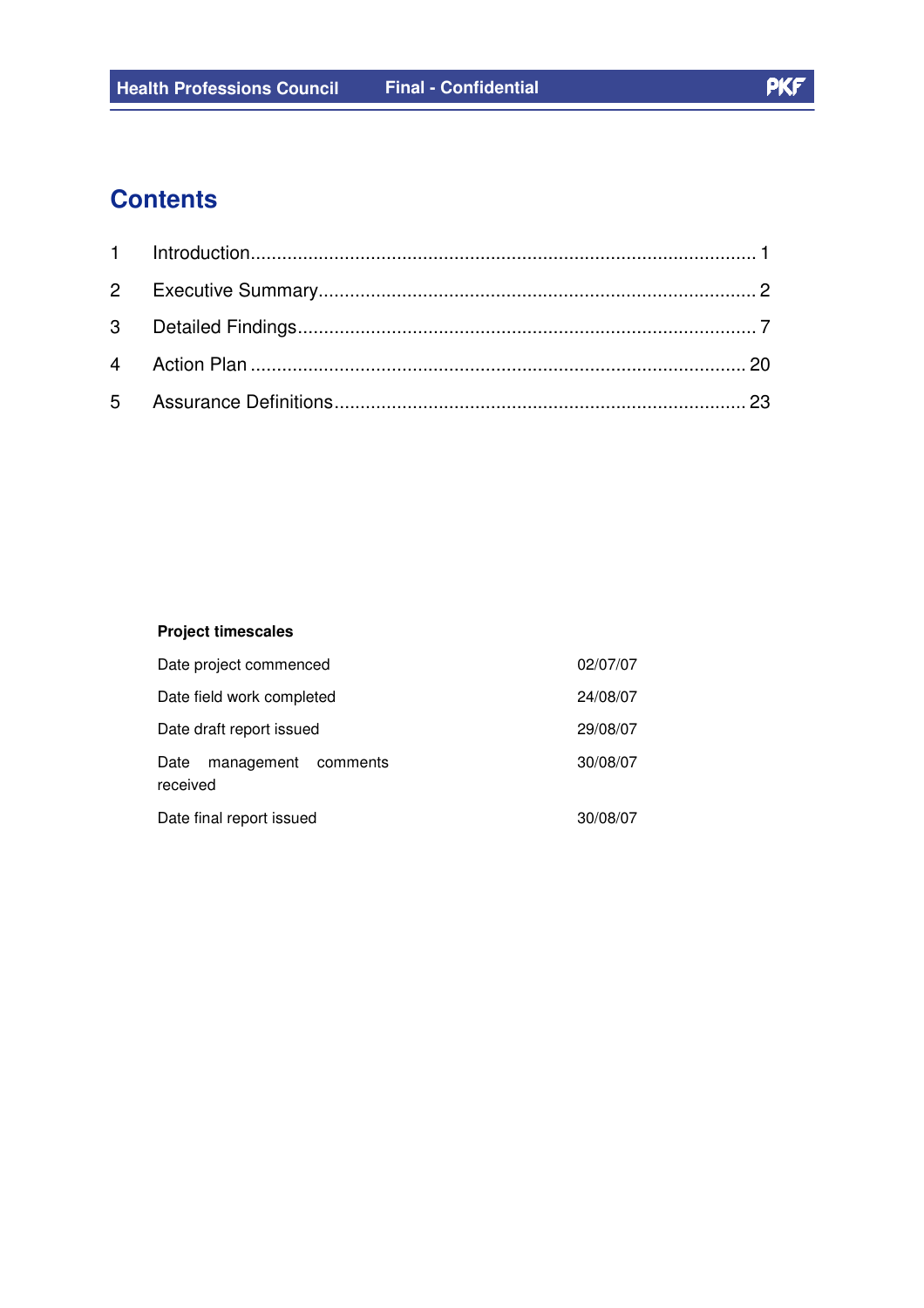### **1 Introduction**

1.1 In accordance with the 2007/2008 internal programme that was agreed with the Audit Committee in March 2007, we have undertaken a review of the arrangements for managing external communications at the Health Professions Council ("HPC").

#### **Key risks**

- 1.2 The HPC has included the following strategic risks in relation to its external communications activity in its risk register for 2007/08:
	- Failure to inform the public in accordance with article 3 (13);
	- Loss of support from professional bodies; and
	- Inability to inform stakeholders following a crisis.
- 1.3 In addition to these risks, the recent White Paper setting out the Government's vision for healthcare regulation may also have a significant impact upon the organisation. The HPC's approach to communications will need to be robust in relation to this area so that the organisation's position and response are effectively communicated.

#### **Scope of our work**

- 1.4 Our work therefore focused upon the arrangements for managing the risks that are noted above. In particular, we considered the arrangements for managing the quality, timeliness and consistency of external communications, focusing on communications with professional bodies and with the public (under Article 3(13)).
- 1.5 The work was carried out primarily by holding discussions with relevant staff and management, reviewing any available documentation including communications and testing controls in place to determine whether they were operating effectively. The audit fieldwork was completed in July/ August 2007.
- 1.6 This report has been prepared as part of the internal audit of the Health Professions Council under the terms of the contract for internal audit services. It has been prepared for the Health Professions Council and we neither accept nor assume any responsibility or duty of care to any third party in relation to it.
- 1.7 The conclusions and recommendations are based on the results of audit work carried out and are reported in good faith. However, our methodology is dependent upon explanations by managers and sample testing and management should satisfy itself of the validity of any recommendations before acting upon them.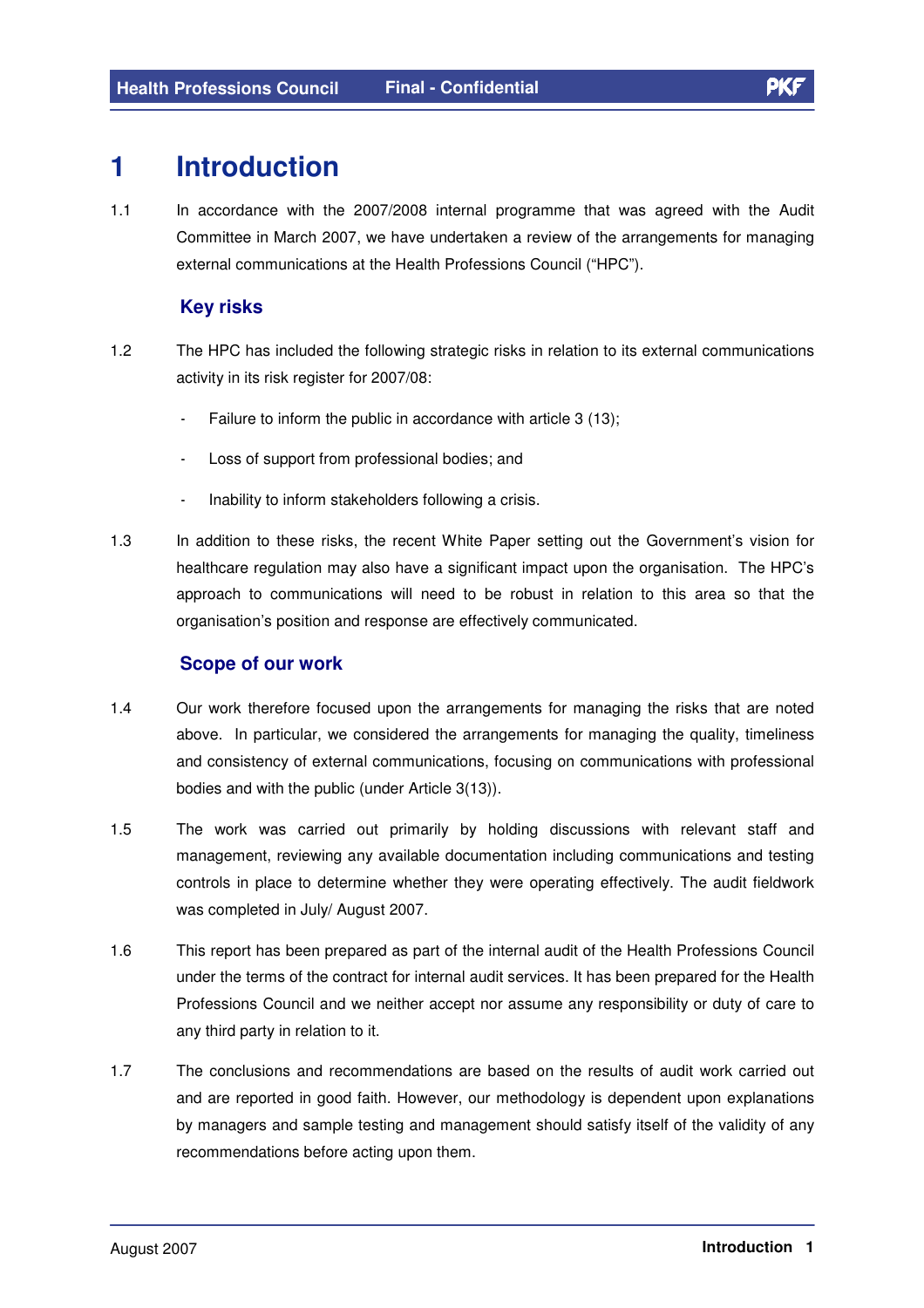# **2 Executive Summary**

2.1 This report summarises the work undertaken by PKF and our conclusions on the arrangements for managing external communications at the HPC. The work was performed as part of our agreed internal audit plan for 2007/08.

#### **Background**

- 2.2 Although every member of staff may communicate with the public, registrants or other stakeholders, external communications activity is led by the Communications Department and overseen by the HPC's Communications Committee. A communications strategy and detailed work plan for the Communications Department setting out its principal aims and activities are prepared annually and approved by the Committee.
- 2.3 This is an important area of the HPC's activities since Article 3 (13) of the Health Professions Order (2001) which states that the HPC shall inform and educate registrants, and shall inform the public, about its work.

#### **Our assessment**

- 2.4 Based on the audit work carried out we concluded that the HPC's arrangements for managing its external communications were **satisfactory in most respects.**
- 2.5 The organisation's approach that includes a structured work plan, significant management input to external communications and the regular scrutiny of activities by the Communications Committee meet best practice. However, we noted that there may be scope for improving the effectiveness of some activities such as the HPC's attendance at external exhibitions and listening events and the resources currently deployed towards external communications may now need to be enhanced as a result of the recent White Paper.
- 2.6 At the time of our review, much of the work plan for 2007/08 had still to be delivered, particularly in relation to communicating with the public.
- 2.7 For this reason, we were unable to conclude as to whether some of the planned controls and checks over the quality, consistency and delivery were operating effectively since they were not due to come into operation until later this year, when the HPC's principal external communications activities are due to take place.
- 2.8 We therefore raised 3 recommendations in relation to external communications.
- 2.9 The principal findings of our work are set out in the following paragraphs. Our recommendations are summarised for ease of reference in Section 4 of this report.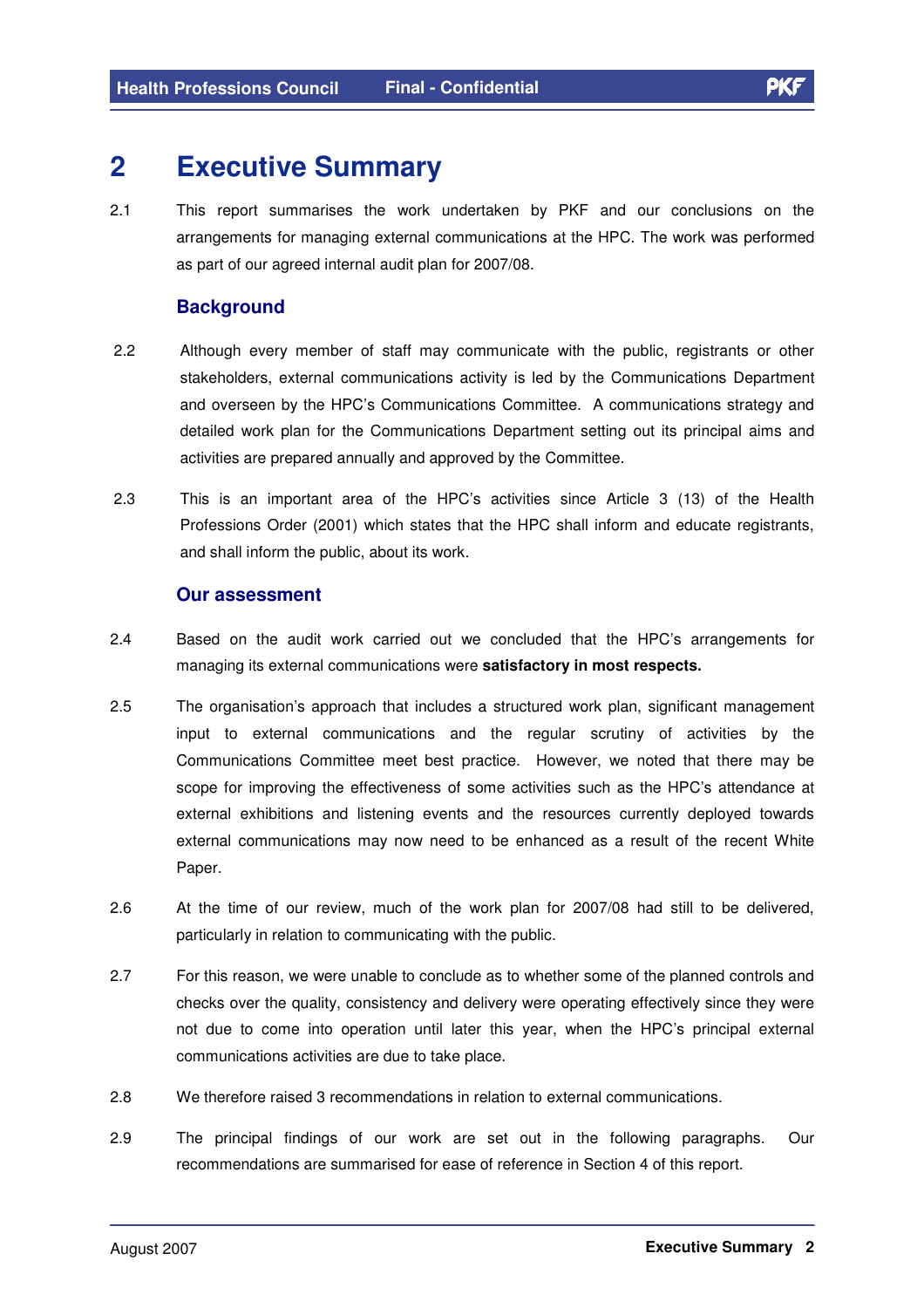#### **Principal findings**

- 2.10 As part of our review we undertook a limited comparison of the Communications Department's staff numbers and management structure for 2007/08 against some of our clients who in common with the HPC operate within the public sector and have a broad range of stakeholders.
- 2.11 The conclusions of this exercise were as follows:
	- In common with the HPC, the benchmarked organisations had strengthened their communications teams in recent years;
	- There appears to be a trend for more managers and fewer administrators to be deployed reflecting the increasing significance of communications within the public sector; and
	- The number of staff deployed in-house by the HPC (7 staff members) was slightly below the average (8 staff members), although the HPC budgeted to spend more on external agencies than some of the other organisations and some deployed more administrative support.
- 2.12 Annual departmental costs are budgeted at just over £1.1 million for 2007/08. This is around £100,000 lower than the average amounts set aside by the organisations that we compared the HPC against. These findings suggest that the finances set aside for communications within the HPC are subject to close and robust scrutiny and are broadly consistent with other similar organisations. It is possible that additional investment in communications may be required by the HPC.
- 2.13 To determine whether the level of investment made by the HPC is sufficient, an exercise to evaluate the resources deployed in detail against the specific departmental objectives would need to be undertaken. This is beyond the scope of this review and the HPC may wish to consider undertaking its own assessment of this matter. We would of course be delighted to provide support to such a review, should management decide to take this matter forward.

#### **Informing the public**

- 2.14 Article 3 (13) of the Health Professions Order (2001) requires the HPC to inform the public about its work. In recent years, the HPC has undertaken a substantial amount of work to strengthen its arrangements for communicating with the public. The principal means through which the HPC is seeking to communicate with the public during 2007/08 continue to be:
	- Media and campaigns:
	- Publications e.g. posters and leaflets; and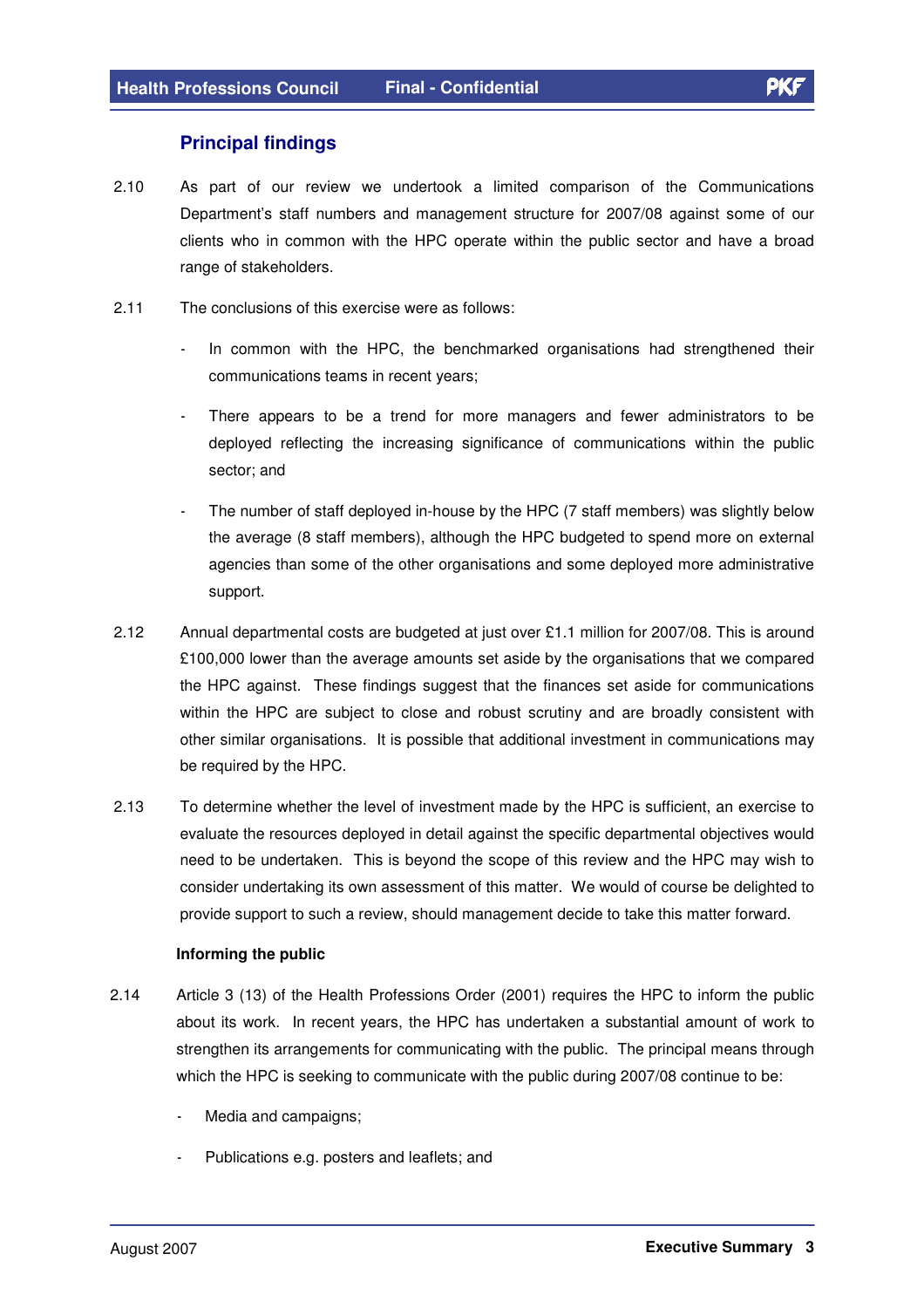- Website development.
- 2.15 At the time of our review, much of the work planned for 2007/08 inevitably had still to be delivered. For this reason, we were unable to conclude as to whether the controls and checks over the quality, consistency and delivery were operating effectively at that stage.
- 2.16 However, the significant level of management input to external communications and the regular scrutiny of activities by the Communications Committee that is scheduled to take place during 2007/08 meets best practice and should ensure that the HPC's objectives for communicating with the public are achieved. We did not therefore raise any recommendations in relation to this area.

#### **Maintaining the support of registrants**

- 2.17 Over the last 2 years the HPC has developed its arrangements for communicating with registrants considerably. The website has been significantly developed to simplify access to data that is useful to registrants including educational pages and registration information.
- 2.18 An e-newsletter ("HPC in Focus") is also produced for registrants 6 times a year providing them with up to date information and positive news stories about the HPC.
- 2.19 Public campaigns and activities that have been undertaken have focused upon the difference between registered health professionals and unregulated individuals - a key concern raised by registrants in previous surveys.
- 2.20 The HPC seeks to maintain a regular presence at the conferences and events for the regulated professional bodies and provides articles and promotional material for their publications.
- 2.21 The HPC also exhibits at up to 6 external conferences each year. This work is led by the Events Manager and aims to increase the understanding of the role of the HPC and its relevance to registrants. Evaluation reports are prepared after each event by the Events Manager and are reviewed by the subsequent meeting of the Communications Committee.
- 2.22 At the time of our review, evaluation reports covering 2 events had been considered by the Communications Committee. Although we understand that some potentially useful contacts were made at these events, we noted that the evaluation reports for both exhibitions concluded that better opportunities for promoting the HPC's messages could be found elsewhere and the HPC had decided not to exhibit at these events in the future.
- 2.23 In view of these results, we suggest that management should review the HPC's exhibition programme for 2007/08 once again to confirm that attendance at the specified conferences will result in the outcomes desired by the organisation and will provide best value for money.
- 2.24 We therefore raised a recommendation in relation to this matter.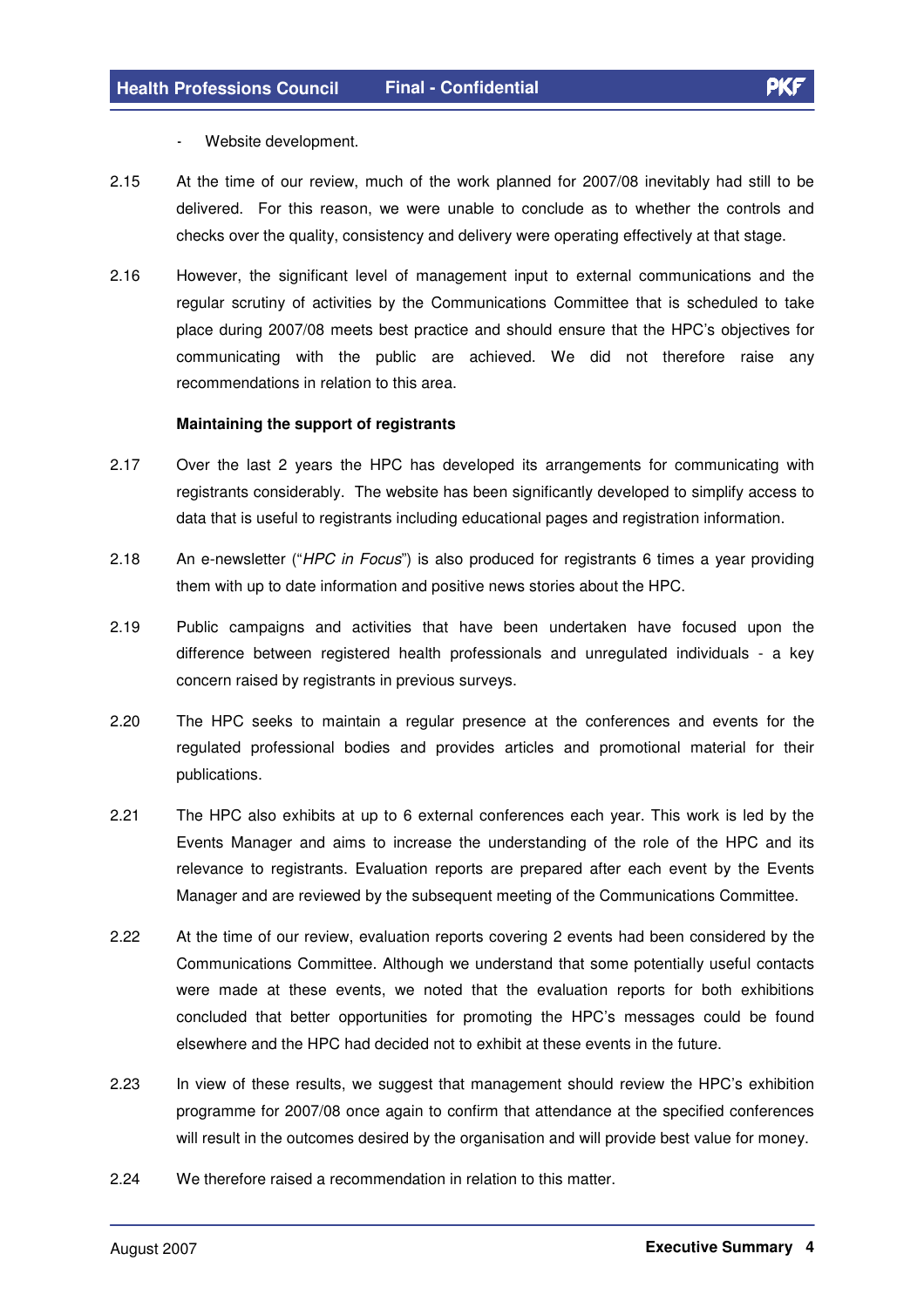- 2.25 Since 2002 the HPC has also run a Listening Event programme. This work is also led by the Events Manager. Listening events are designed to give registrants  $-$  and the public  $-$  an opportunity to see and hear first-hand how the HPC is progressing, and to provide feedback on how the organisation can improve. Where possible, this feedback is incorporated into HPC strategy and future regulation of health professionals.
- 2.26 At the time of our review 2 Listening Events had already taken place during April 2007. We noted that the evaluation reports for these events concluded that although the feedback was generally positive the number of individuals in attendance was considered to be disappointing and some groups of registrants did not attend either of the events.
- 2.27 In view of these results, we suggest that management should review the HPC's Listening Events programme for 2007/08 once again to confirm that attendance at the specified events will result in the outcomes desired by the organisation and will provide best value for money.
- 2.28 We have therefore raised a further recommendation in relation to this matter.

#### **Responding to the White Paper**

- 2.29 Since the issue of the White Paper "Trust, Assurance and Safety The Regulation of Health Professionals in the  $21^{st}$  Century", the HPC has needed to consider its impact upon the organisation and respond accordingly.
- 2.30 The HPC has therefore developed a Public Affairs Strategy, which sets out how the organisation proposes to approach this important development.
- 2.31 Our review of the strategy indicated that it sets out the political and regulatory context, the HPC's broad objectives, the opportunities and threats facing the organisation, key stakeholders, planned activities and timescales. The strategy considers the White Paper specifically and the wider public affairs agenda of the HPC.
- 2.32 In our view, this structured approach meets best practice and should ensure that the HPC is well placed to address these matters during 2007/08.
- 2.33 Since the details of the White Paper were not known at the time when the HPC's communications strategy and work plan were developed, the potential additional activities arising were not included these documents and may not therefore be sufficiently resourced.
- 2.34 At this stage, the level of additional inputs is difficult to quantify and much of the work may be able to be absorbed without further costs arising or by deferring other planned activities.
- 2.35 Nevertheless, there is a risk that the budget and resources deployed for the Communications Department may therefore no longer be sufficient to meet HPC's communications requirements. We therefore raised a recommendation in relation to this matter.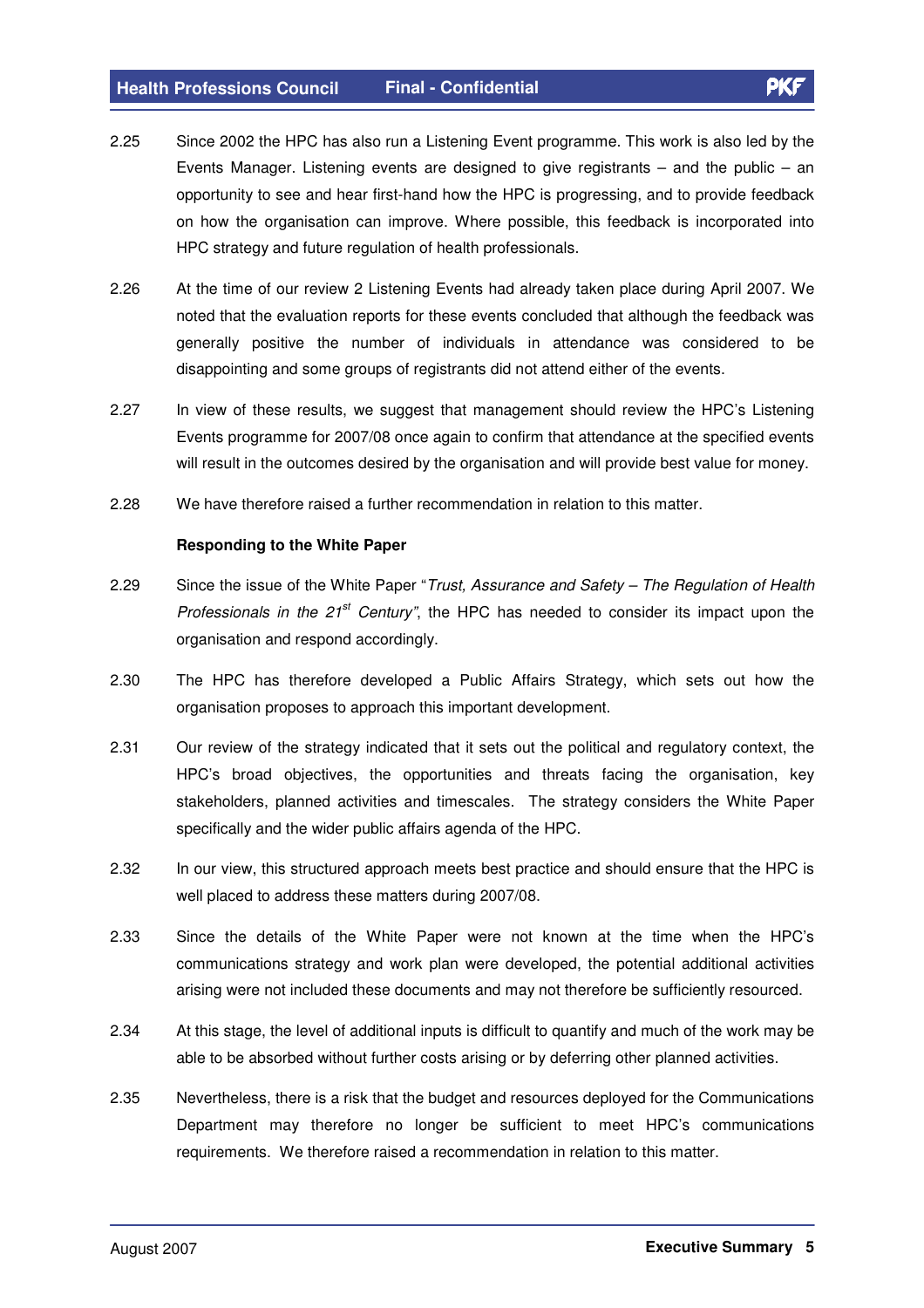#### **Crisis management**

- 2.36 In our view, the HPC's arrangements for informing stakeholders in the event of a crisis should prove sufficient to enable them to be kept up to date should such an event arise. We understand that the website and network can be accessed remotely from the recovery site or from individuals' homes. Templates for the press releases have been developed and we understand that a full list of key external stakeholders is also accessible remotely. These arrangements meet best practice for external communications. We did not therefore raise a recommendation in relation to this area.
- 2.37 Finally, we wish to thank all members of staff for their availability, co-operation and assistance during the course of our review.

**PKF (UK) LLP August 2007**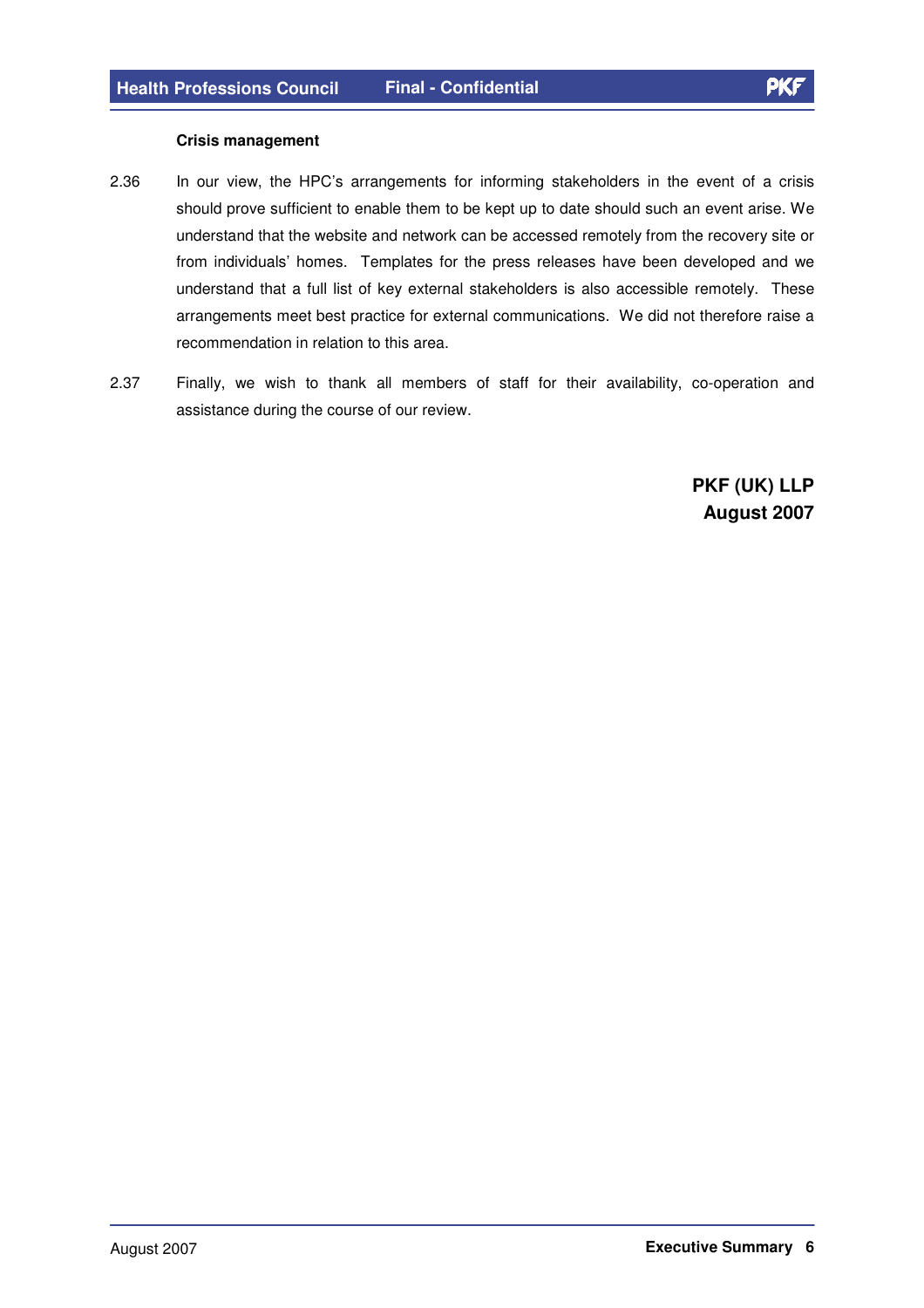# **3 Detailed Findings**

#### **Background**

- 3.1 External communications activity is led by the HPC's Communications Department and overseen by the organisation's Communications Committee.
- 3.2 A communications strategy and detailed work plan for the Communications Department setting out its principal aims and activities are prepared annually and approved by the Committee.
- 3.3 The principal objectives set out in the HPC's communications strategy are:
	- Raising awareness of the HPC's role in regulation across all of its audiences;
	- Extending the HPC's reach to the public enabling them to easily access information about the HPC;
	- Influencing the regulatory agenda through ongoing dialogue and engagement with key stakeholders;
	- Engaging with registrants to ensure that they understand the benefits of regulation, the work of the HPC and what is required of them; and
	- Supporting effective internal communications within the organisation.

#### **Resources**

- 3.4 The Communications Department has changed and grown at a rapid rate since its inception in April 2002. Originally consisting of just one person, the team had grown to eight by 2006/07.
- 3.5 The Communications Department has been further strengthened since 2006/07 following the appointment of a new Director. The number of management posts within the department has increased from 4 to 5 managers who are now covering events, communications, the HPC website, publications and public affairs.
- 3.6 The number of administrative staff has been reduced to one Team Administrator (compared with 3 Communications Officers in 2006/07).
- 3.7 As part of our review we undertook a limited comparison of the staff numbers and Communications Department management structure for 2007/08 against some of our clients who in common with the HPC operate within the public sector and have a broad range of stakeholders. The conclusions of this exercise were as follows: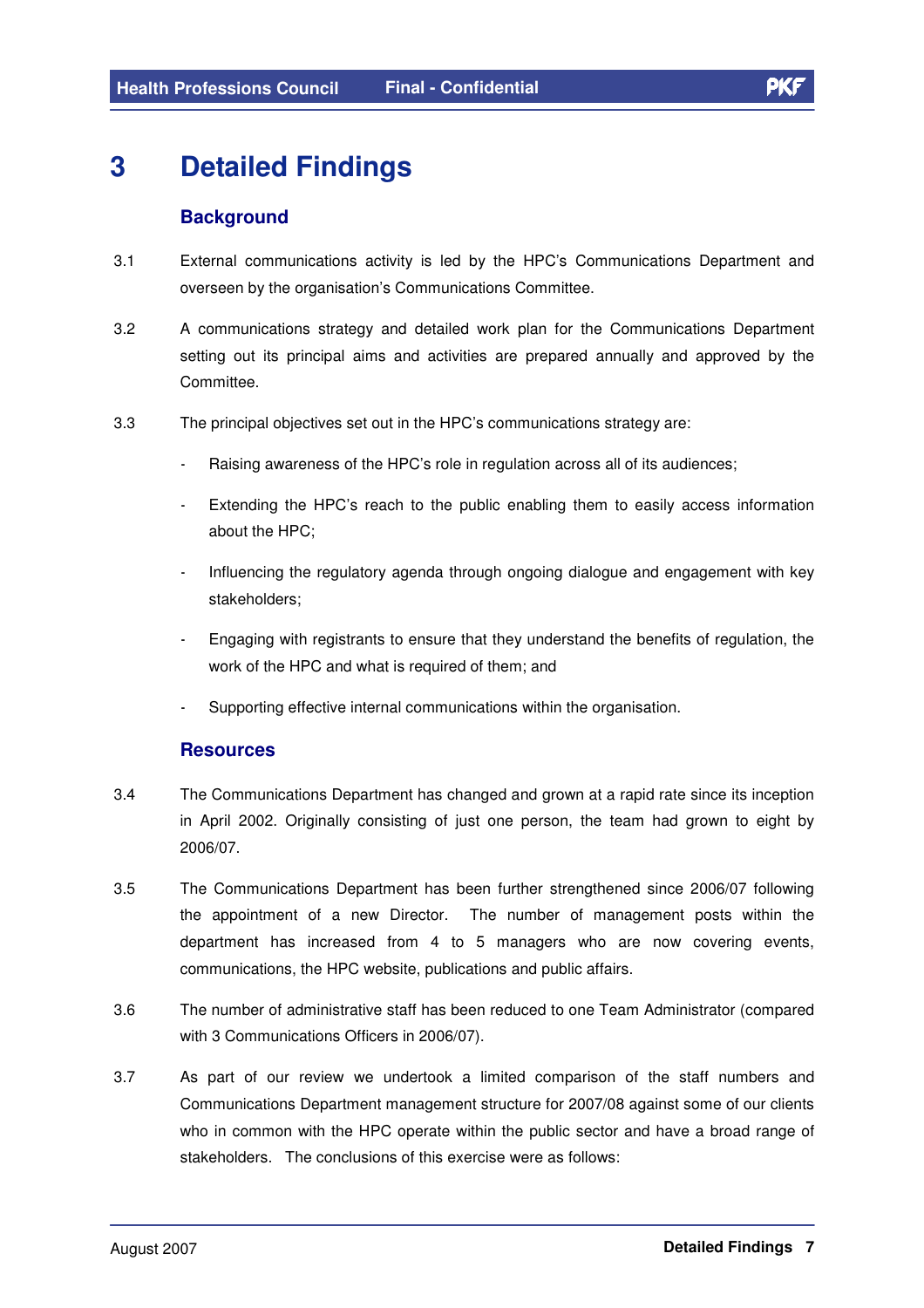The main components of the HPC Communications Department budget for 2007/08 are as follows:

| <b>Budget component</b>                                                                                | <b>Budget 2007/08</b> |
|--------------------------------------------------------------------------------------------------------|-----------------------|
|                                                                                                        | £'000                 |
| In-house staff costs                                                                                   | 296                   |
| Campaign<br>expenditure, events,<br>stakeholder<br>communications,<br>surveys, research, agency costs. | 748                   |
| Other departmental costs                                                                               | 71                    |
| <b>Total budgeted expenditure</b>                                                                      | 1115                  |

- Annual budgeted departmental costs at the HPC for 2007/08 therefore amount to just over £1.1 million. This is around £100,000 lower than the average amounts set aside by the organisations that we compared the HPC against;
- In common with the HPC, the benchmarked organisations had strengthened their communications teams in recent years;
- There appears to be a trend within all the benchmarked organisations for more managers and fewer administrators to be deployed reflecting the increasing significance of communications within the public sector; and
- The number of staff deployed in-house by the HPC (7 staff members) was slightly below the average (8 staff members), although the HPC budgeted to spend more on external agencies than some of the other organisations and some deployed more administrative support.
- 3.8 These findings suggest that the finances set aside for communications within the HPC are subject to close and robust scrutiny and are broadly consistent with other similar organisations. It is possible that additional investment in communications may be required by the HPC.
- 3.9 To determine whether the level of investment made by the HPC is sufficient, an exercise to evaluate the resources deployed in detail against the specific departmental objectives would need to be undertaken. This is beyond the scope of this review and the HPC may wish to consider undertaking its own assessment of this matter. We would of course be delighted to provide support to such a review, should management decide to take this matter forward.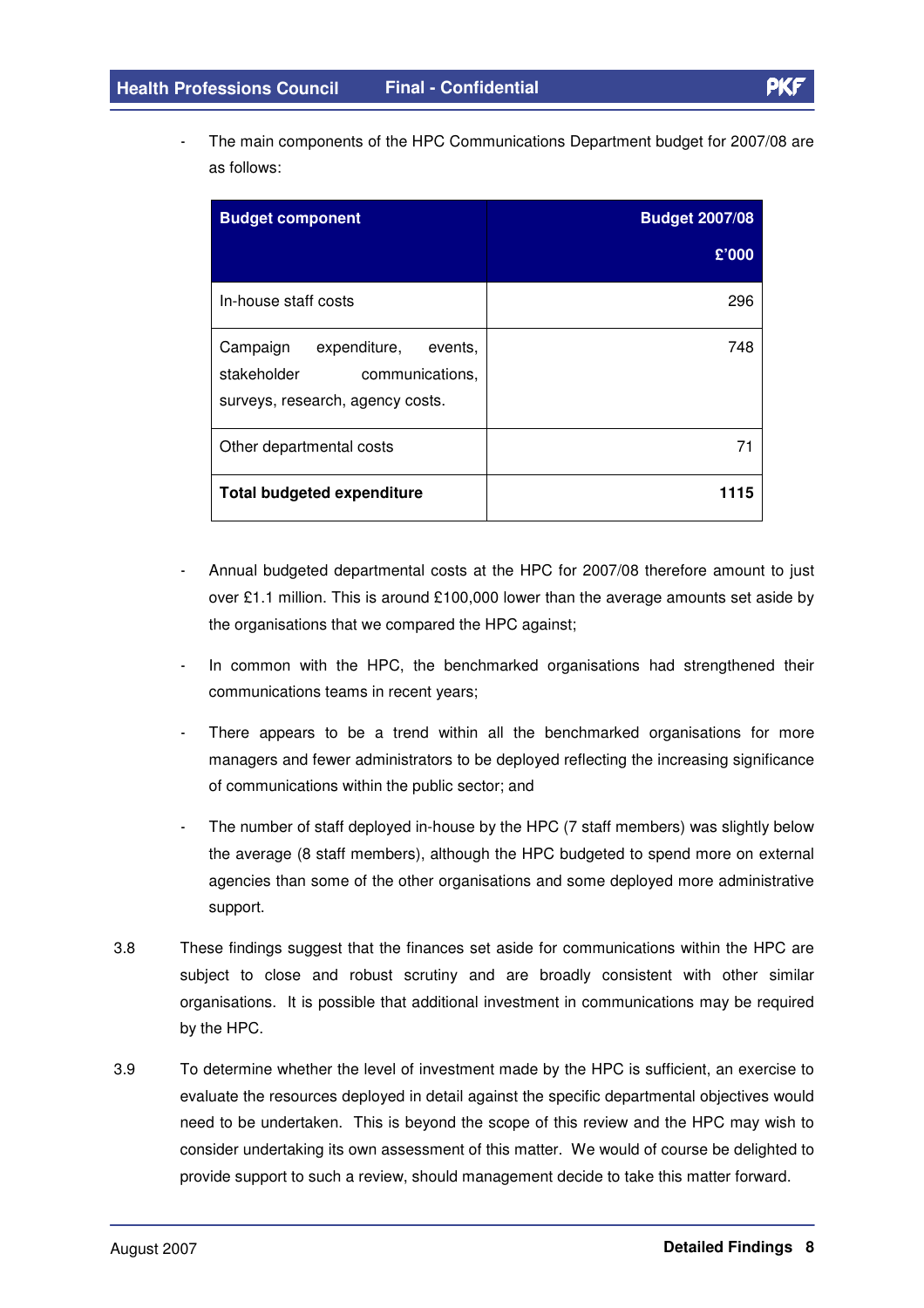#### **Key risks**

- 3.10 The HPC has included the following strategic risks in relation to its external communications activity in its risk register for 2007/08:
	- Failure to inform the public in accordance with article 3 (13);
	- Loss of support from professional bodies; and
	- Inability to inform stakeholders following a crisis.
- 3.11 In addition to these risks, the recent White Paper setting out the Government's vision for healthcare regulation may also have a significant impact upon the organisation. The HPC's approach to communications also needs to be robust in relation to this area so that the organisation's position and response are effectively communicated.
- 3.12 Our work focused upon the arrangements for managing the quality, timeliness and consistency of external communications, focusing on communications with professional bodies and with the public (under article 3 (13)). In particular, we considered the arrangements for managing the risks that are noted above.
- 3.13 As agreed with management and the Audit Committee, we did not therefore review internal communications as part of this project. The findings of our work are set out in the following paragraphs.

#### **Our findings**

#### **Informing the public**

- 3.14 Article 3 (13) of the Health Professions Order (2001) requires the HPC to inform the public about its work. In recent years, the HPC has undertaken a substantial amount of work to strengthen its arrangements in relation to this area.
- 3.15 The approach adopted by the organisation has been largely based upon a public perception survey undertaken on the HPC's behalf by MORI in 2005.
- 3.16 The key findings of the survey were as follows:
	- Just over10% of the public had heard of the HPC;
	- Consistent with other MORI research of Government regulatory bodies, awareness of the HPC's regulatory role was very low with only 5% of the public stating that they would turn to the HPC if they had a complaint about a health practitioner; and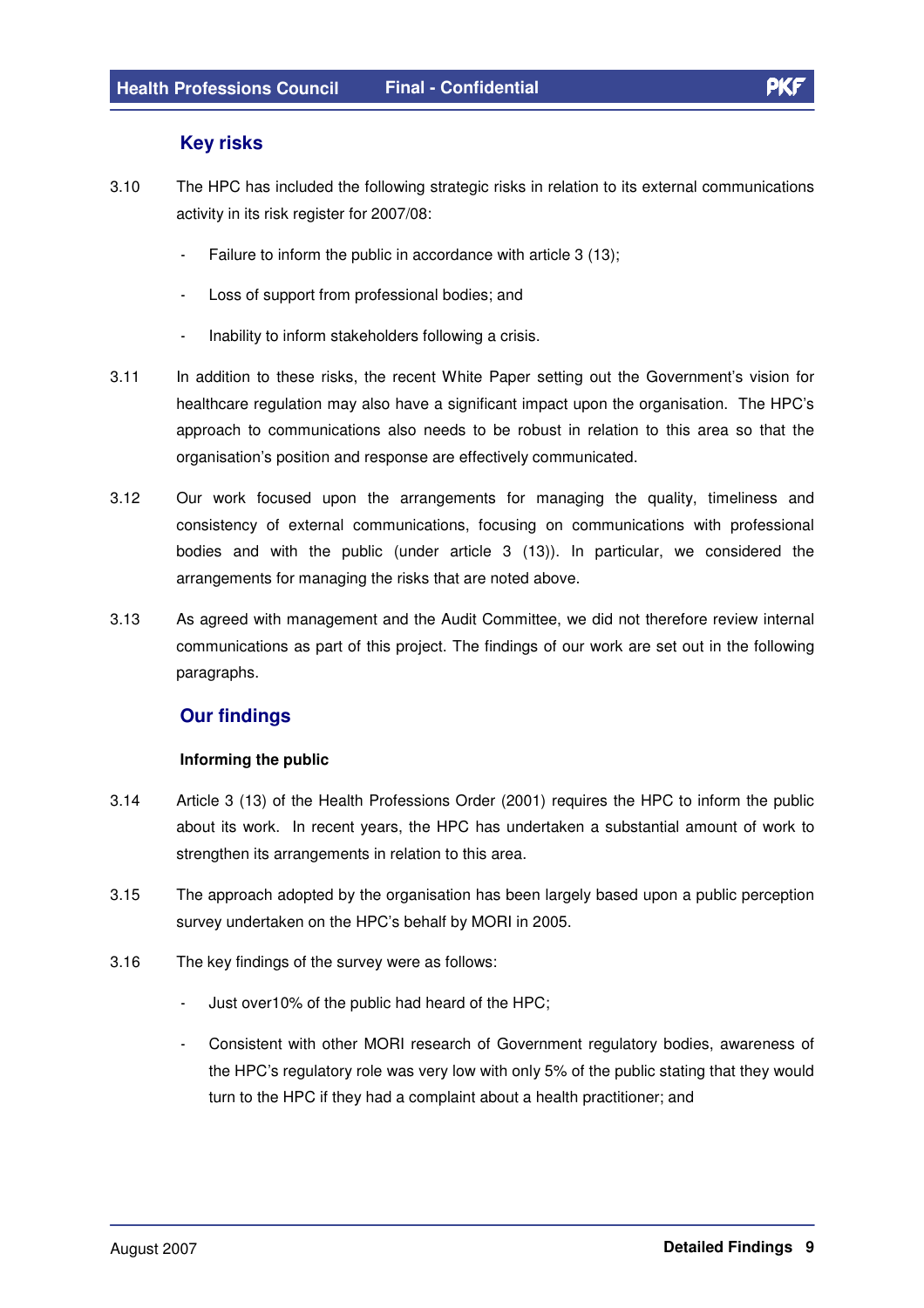- 
- Checking the qualifications of health practitioners was rare, with only 2% of the members of the public surveyed stating that they had checked these with the relevant regulatory body.
- 3.17 Following the survey, the HPC recognised that a more proactive approach to engaging the public was required to convey its key messages.
- 3.18 In November 2005, www.HPCheck.org, a website dedicated to the public, was launched. It hosts the HPC Register on the home page and consists of further pages providing concise information about the HPC to members of the public. This formed the basis of a campaign to inform the public about the HPC by asking them to check the professional they were using or intending to use is registered.
- 3.19 An "advert e-kit" was launched during 2006/07, which is an initiative aimed at registrants. The 'kit' is available to download from the HPC website free of charge.
- 3.20 It permits registrants to download the HPCheck logo, a visual identity guide, together with examples of how to use the logo in their advertising, stationery and business cards.
- 3.21 This initiative uses the health professionals on the register, who are working in private practice encouraging them to display the logo in their practices, on advertising and on appointment cards thereby increasing public awareness. We understand that the HPCheck logo has also been trademarked to avoid misuse by non-registered people. Registrants working within the NHS and other settings have been encouraged to display promotional materials such as posters, leaflets and car stickers, which will also raise awareness of the HPC.
- 3.22 For 2006/07, the HPC also introduced a programme of regional campaigns with the main objective of promoting HPCheck the public and raising awareness of the organisation's role and activities at a local level. The regional campaigns engaged local celebrities, MPs and journalists. Targeted advertising was also undertaken at the local hospitals, GP surgeries, private clinics and public information agencies such as the Citizen's Advice Bureau. These developments built upon the national activities and advertising campaigns that had previously been undertaken by the HPC.
- 3.23 The HPC has updated its approach recently and has set out the steps that it proposes to take to engage with the public in its communications strategy covering the period from 2007 to 2011 and the Communications Department work plan for 2007/08.
- 3.24 The principal means through which the HPC is seeking to communicate with the public during 2007/08 continue to be:
	- Media and campaigns;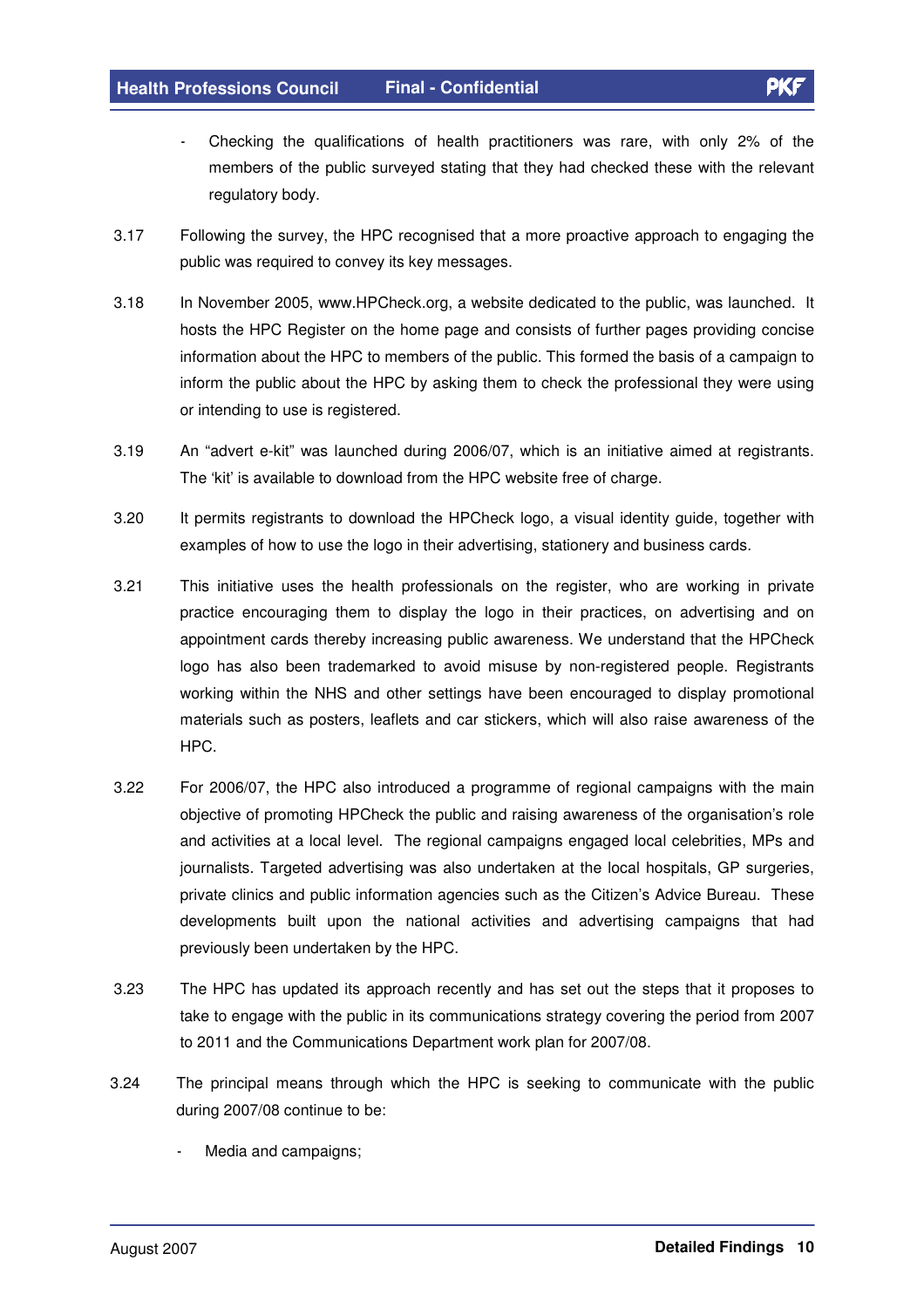- Publications e.g. posters and leaflets; and
- Website development.
- 3.25 The HPC's Communications Manager leads its public media and campaign activity. We noted that campaigns are planned to be undertaken at a national and regional level during 2007/08, promoting the HPC's public protection role and reinforcing the HPCheck message. At the time of our review in July 2007, the main public media campaign for the year was not scheduled to be run until late 2007. In preparation for this activity, a press agency had been appointed to work with the Communications Department on developing the HPC's media programme for the year.
- 3.26 We understand that the Director of Communications will oversee this project to ensure quality and consistency with the messages that the HPC wishes to convey and that a report on the planned media campaign is scheduled to be considered by the Communications Committee in October 2007.
- 3.27 We were also pleased to note that an evaluation of the impact of the exercise upon public awareness is to be undertaken after the campaign has been completed.
- 3.28 Our review indicated that these arrangements were consistent with the timescales set out in the agreed Communications work plan for 2007/08 and in our view the senior management and committee review of the work should ensure that the quality, consistency and delivery of the campaign is subjected to appropriate challenge and scrutiny when it takes place.
- 3.29 We noted that press releases have continued to be issued by the HPC in relation to its work regarding Fitness to Practise and other topical matters. The HPC's Communications Manager also leads this aspect of departmental activity. All press releases are published on the HPC's web site. An external agency provides the HPC with details of the organisation's press coverage. Our review indicated that monthly reports have been produced and distributed throughout the HPC setting out the articles and reports appearing in the national and regional press and professional publications. These are monitored by the Communications Department.
- 3.30 Management has recognised that there is scope for raising the HPC's profile in some areas of the press and for improving journalists' understanding of the issues facing the HPC and its regulatory role.
- 3.31 As a result, the Communications Department work plan includes the milestone of identifying key journalists during 2007/08 and building relationships with them through one to one meetings and press events. At the time of our review, this work was at an early stage of development.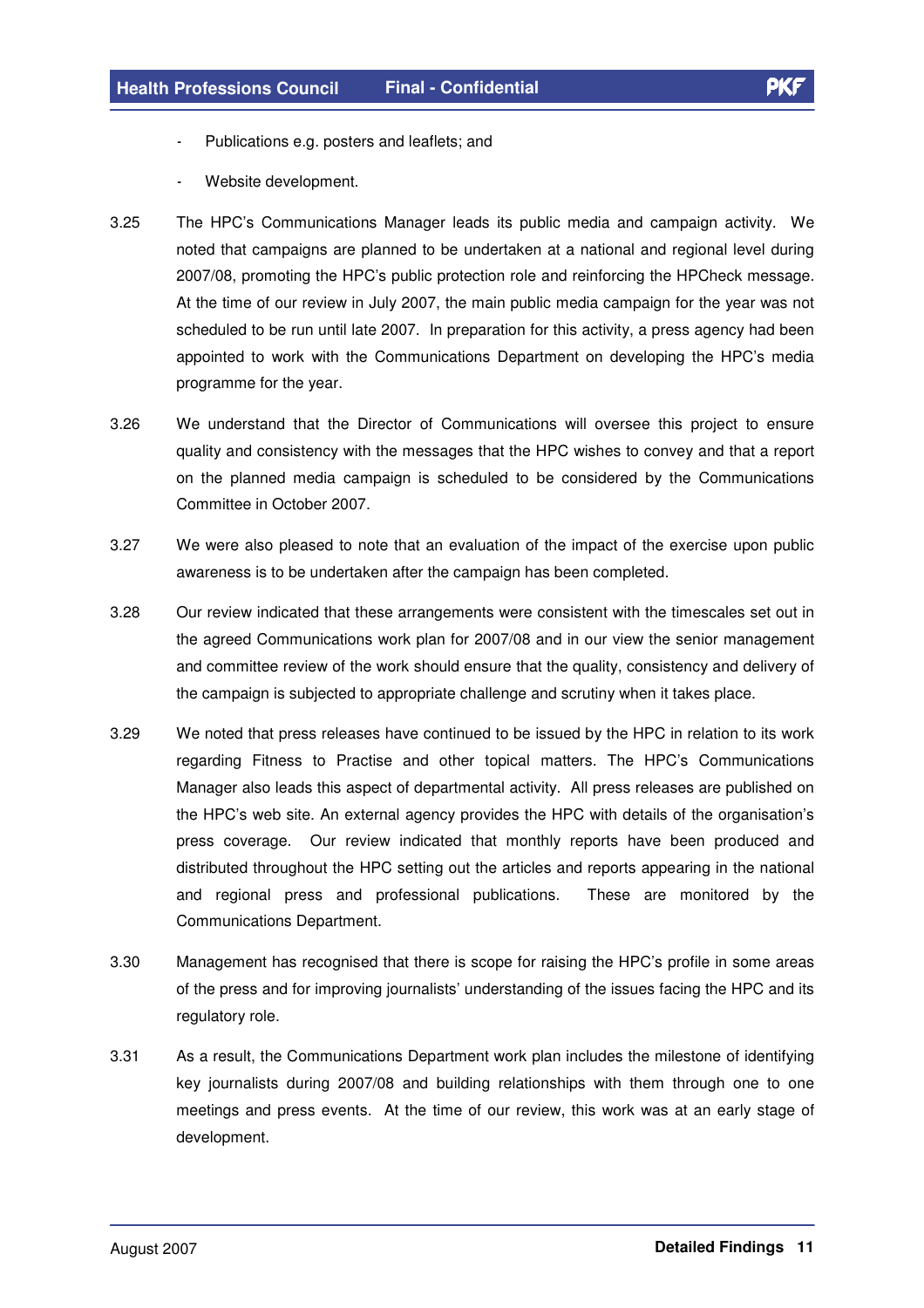- 3.32 The HPC's Publications Manager leads the Communications Department's work in managing the publications process for the organisation. Recent work has included reviewing the Approvals and Monitoring, Fitness to Practise and Corporate annual reports as well as various guidance and consultation documents.
- 3.33 The Publications Manager is also responsible for controlling the issue of the various stickers, posters and leaflets that the HPC uses to publicise its work.
- 3.34 In December 2006, an external design agency was appointed to undertake an audit of all HPC publications. Following on from this, the agency has worked with the Communications Department and the HPC Executive to develop a refreshed visual identity (with accompanying guidelines) for the organisation.
- 3.35 The benefits from these developments are expected to be as follows:
	- Improved legibility of all publications;
	- Complete consistency of design/artwork across all publications and any item displaying the HPC corporate logo;
	- More efficient and cost effective production of publications; and
	- Good practice in relation to equality, accessibility and environmental issues.
- 3.36 At the time of our review, the work to implement the new visual identity had only just begun and was scheduled to be introduced on a phased basis throughout 2007/08. We noted that a progress report on this area was considered by the February 2007 meeting of the Communications Committee.
- 3.37 Further developments are also planned to the organisation's website, building upon the significant enhancements that have been made in recent years. The activities scheduled for 2007/08 include:
	- Enhancing the website and extranet in line with the refreshed visual identity- this will ensure that any pages that contain out of date information will be updated;
	- Market researching the website to ensure that it is accessible and relevant to all the HPC's audiences;
	- Developing the website content by working with other departments to support their requirements and opportunities for development; and
	- Providing statistics and reports to inform activities and strategies for developing content.
- 3.38 The Website Manager leads the Communications Department's work in relation to this area.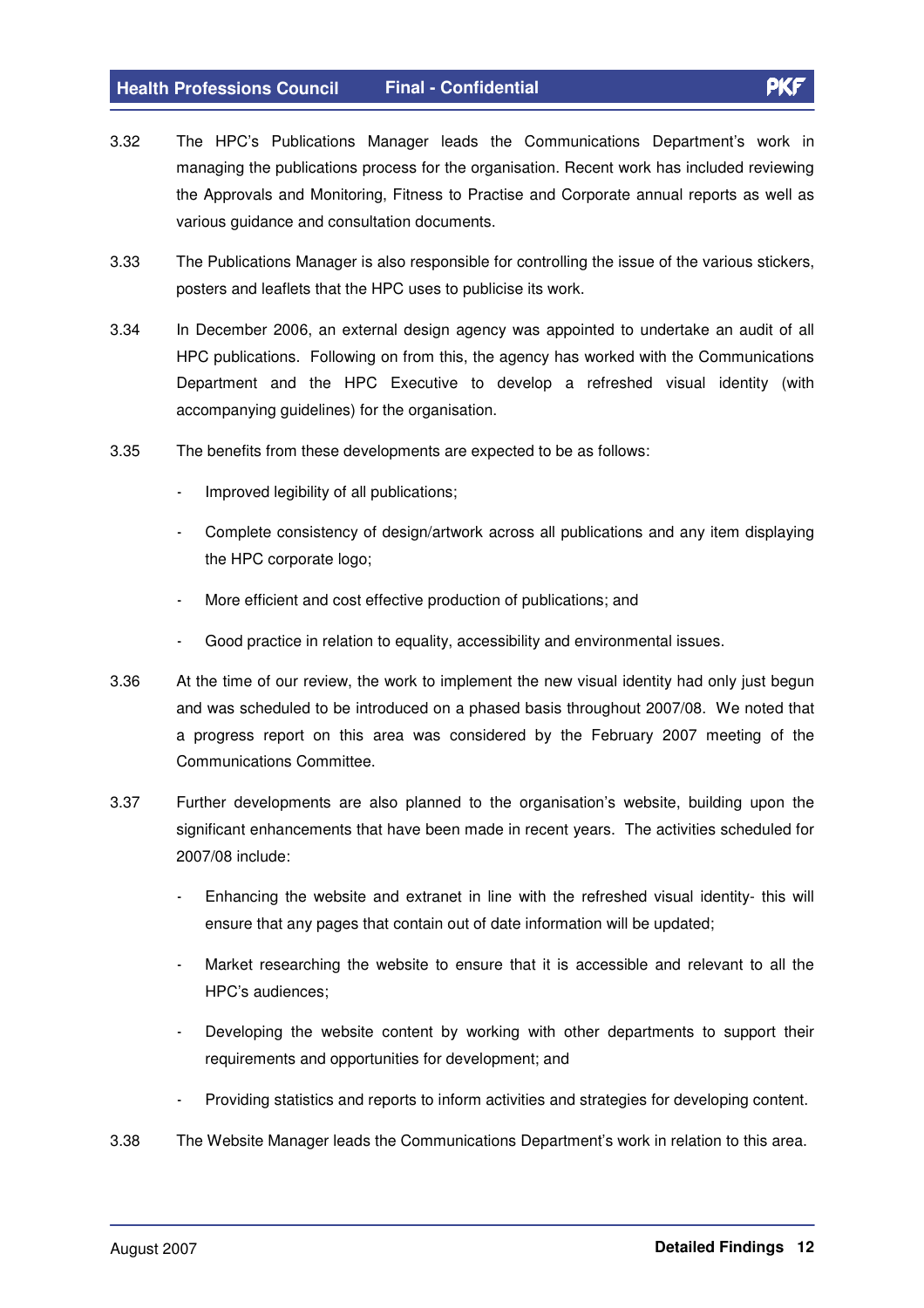- 3.39 At the time of our review, much of this work had only recently started, although we noted that an initial paper on website development and statistics was considered by the May 2007 meeting of the Communications Committee.
- 3.40 Finally, the impact of the activities to communicate with the public that are set out above is to be assessed by a follow up to the 2005 MORI survey, which is scheduled to be undertaken during autumn 2007 and will also include registrants.
- 3.41 The 2007 survey will provide the HPC with an indication as to whether its efforts since the last survey have resulted in improved public awareness of the HPC and its role. In our view it is therefore the key test of the effectiveness of the approach adopted by the organisation since the last survey. At the time of our review, we were advised that management was beginning to make the necessary preparations, including organising the process, appointing the agency to conduct the survey, identifying key measures of performance and developing the questions to be asked of potential respondents.
- 3.42 We understand that the HPC proposes to continue to conduct such surveys every 2 years so that any changes to its approach following each survey have the opportunity to have an impact and to maximise the cost effectiveness of the exercise. Although some regulatory organisations undertake such surveys less frequently (every 3-5 years), we concur with the current approach adopted by the HPC in view of the low level of public awareness noted in the 2005 survey.

#### **Maintaining the support of registrants**

- 3.43 The 2005 MORI survey also obtained the views of registered health professionals regarding the services provided by the HPC. The key findings were as follows:
	- Health practitioners felt that the HPC needed to concentrate its efforts upon making the public aware of the difference between health professionals operating under registered and regulated titles and those that are not;
	- The HPC was perceived as a relatively new organisation that needed to build up confidence among its registrants. Knowledge of the HPC's specific functions was low and health professionals still felt a strong allegiance to their profession- specific bodies. there was a concern that insufficient consideration was given by the HPC to the complexities and differences between the various registered health professions; and
	- Registrants consistently stated that the HPC needs to communicate more and do more for its members i.e. they felt they did not get enough from the HPC for their money, and see it as a regulator with the power to strike them off, rather than as an organisation which supports them/gives them information.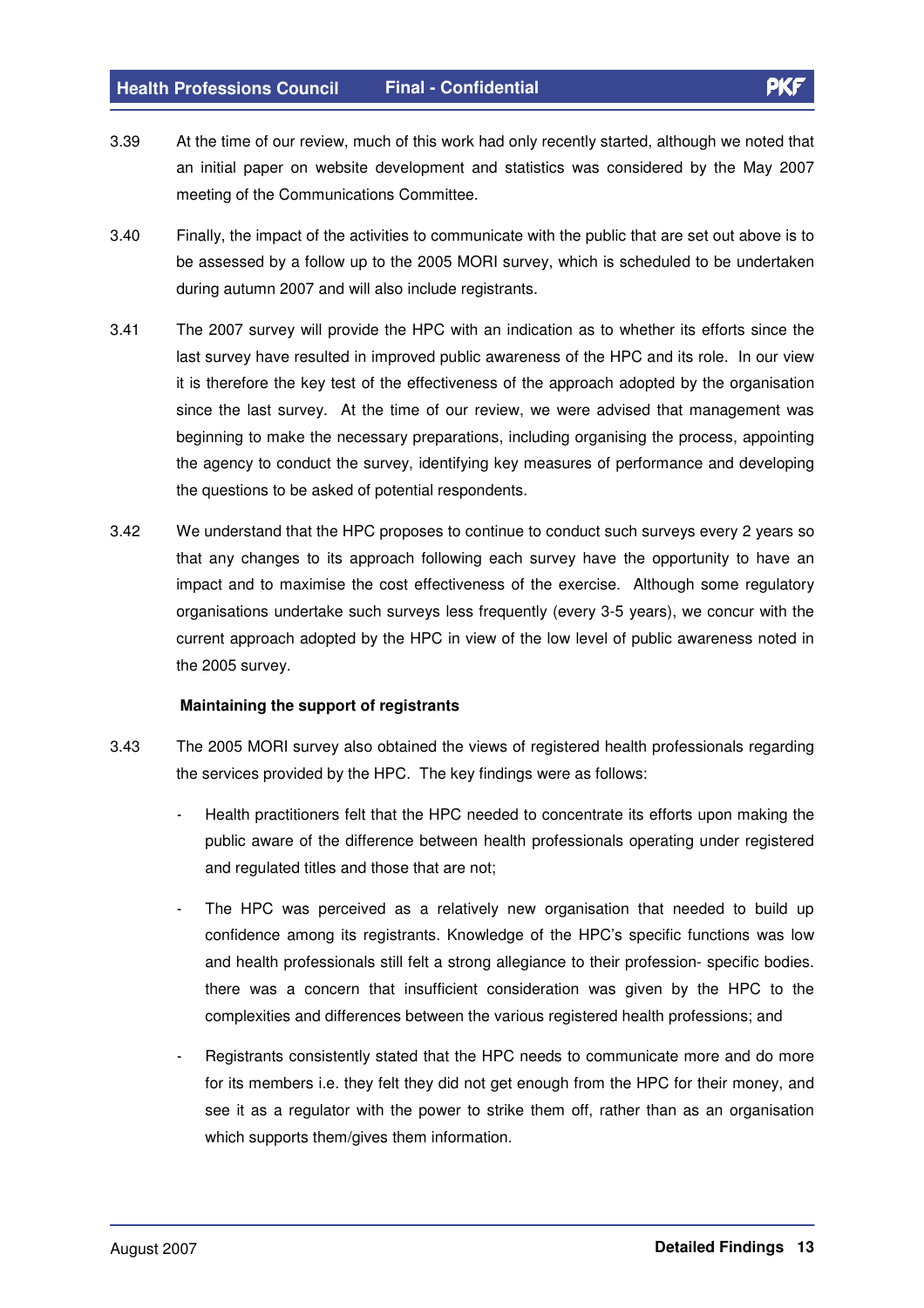- 3.44 Over the last 2 years the HPC has developed its arrangements for communicating with registrants considerably. The issues noted in the MORI survey are being addressed in the following ways.
- 3.45 Firstly, as is described above the HPC has undertaken a wide range of campaigns and activities to engage and inform the public more effectively. These activities have specifically focused upon the difference between registered health professionals and unregulated individuals and we understand it is planned that they will continue to do so in the future.
- 3.46 The website has been significantly developed over the last 2 years to simplify access to data that is useful to registrants including educational pages and registration information.
- 3.47 An e-newsletter ("HPC in Focus") is also produced for registrants 6 times a year providing them with up to date information and positive news stories about the HPC.
- 3.48 Our review indicated that registrants are still able to download the HPCheck logo, together with examples of how to use the logo in their advertising, stationery and business cards. The use of the logo enables them to differentiate themselves from unregulated individuals and increases public awareness of the registration process. We also noted that some (but not all) registrants are using the logo to promote their services. Many practitioners still prefer to refer to their relevant professional body in their publicity.
- 3.49 In our view this will continue to be the case until the HPC, its functions and its logo become more embedded in the public consciousness thereby enhancing the value of registration to practitioners. Nevertheless, the development of a clearly identifiable logo supported by an easy to use web-based checking mechanism should ensure that this position improves over time.
- 3.50 The HPC seeks to maintain a regular presence at the conferences and events for the regulated professional bodies and provides articles and promotional material for their publications. In particular, we noted that the Director of Communications reported to the May 2007 meeting of the Communications Committee that several talks across the UK had been undertaken with groups of students and registrants including University College London (speech and language therapists), University of Leicester (chiropodists/ podiatrists) and The National Hospital for Neurology and Neurosurgery (registrants).
- 3.51 The HPC also exhibits at up to 6 external conferences each year. This work is led by the Events Manager and aims to increase the understanding of the role of the HPC and its relevance to registrants.
- 3.52 We noted that the HPC planned to exhibit at the following external conferences during 2007/08:
	- Primary Care (May 2007);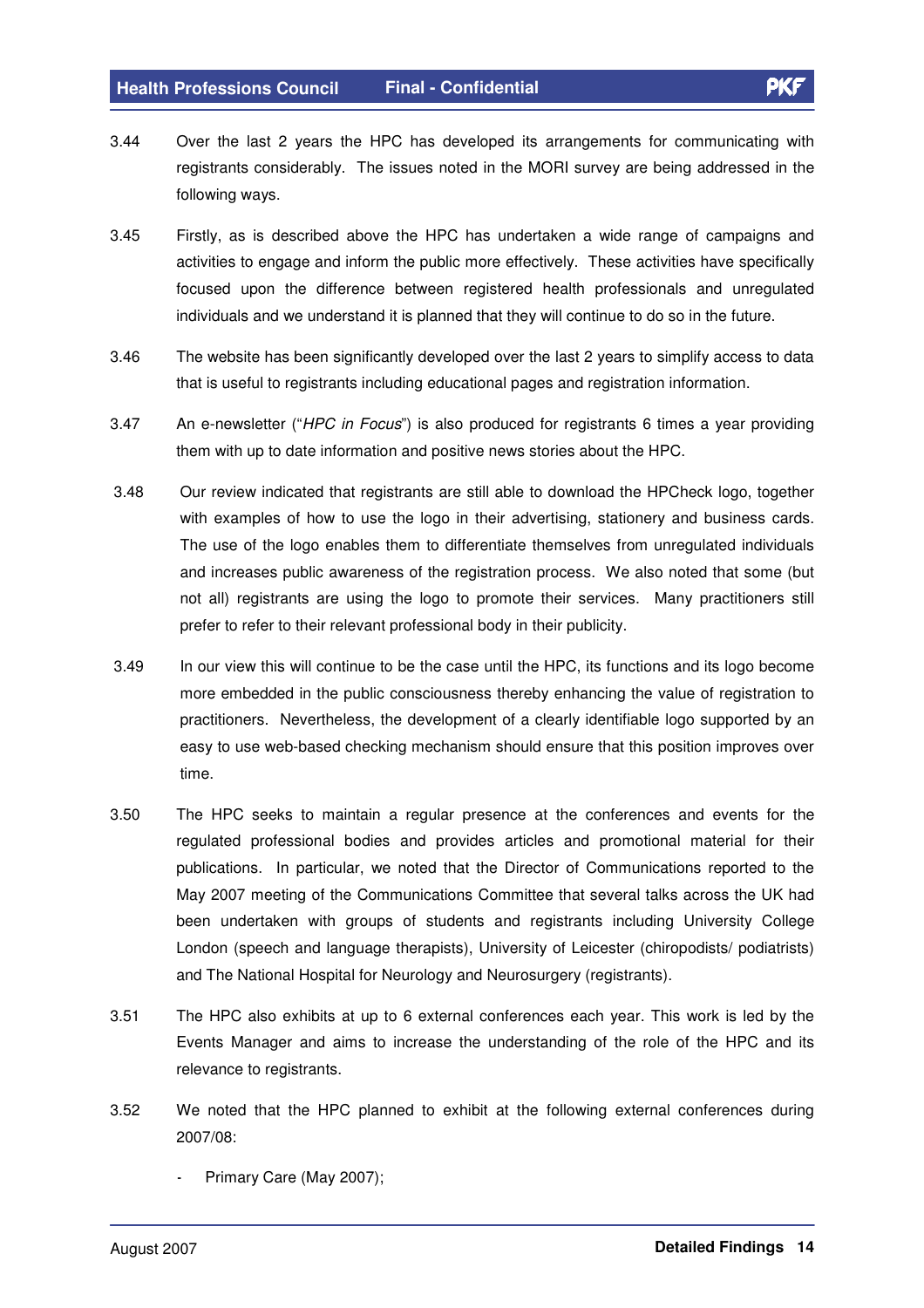- Institute of Biomedical Sciences (September 2007);
- NHS Employers (October 2007);
- Health and Wellbeing (March 2008); and
- UK Public Health Association (April 2008).
- 3.53 Evaluation reports are prepared after each event by the Events Manager and are reviewed by the subsequent meeting of the Communications Committee.
- 3.54 At the time of review, evaluation reports covering the following events had been considered by the Communications Committee:
	- Patient Information Forum (February 2007); and
	- Managing long term conditions (March 2007).
- 3.55 Although we understand that some potentially useful contacts were made at these events, we noted that the evaluation reports for both exhibitions concluded that better opportunities for promoting the HPC's messages could be found elsewhere and the HPC had decided not to exhibit at these events in the future.
- 3.56 In view of these results, we suggest that management should review the HPC's exhibition programme for 2007/08 once again to confirm that attendance at the specified conferences will result in the outcomes desired by the organisation and will provide best value for money.
- 3.57 We therefore raised the following recommendation.

#### **Recommendation**

 **R1. Management should reassess what the HPC aims to achieve by exhibiting at the conferences specified in its programme for 2007/08 and review whether these events provide the best opportunities for promoting the organisation.** 

- 3.58 Since 2002 the HPC has also run a Listening Event programme. This work is also led by the Events Manager. Listening events are designed to give registrants – and the public – an opportunity to see and hear first-hand how the HPC is progressing, and to provide feedback on how the organisation can improve. Where possible, this feedback is incorporated into HPC strategy and future regulation of health professionals.
- 3.59 Each meeting consists of a 30 minute presentation on the HPC, followed by a 90 minute question and answer session. Attendees are given the opportunity to put questions and comments to a panel of HPC Council members. In every location a meeting is held from 2- 4pm and is then repeated from 6-8pm.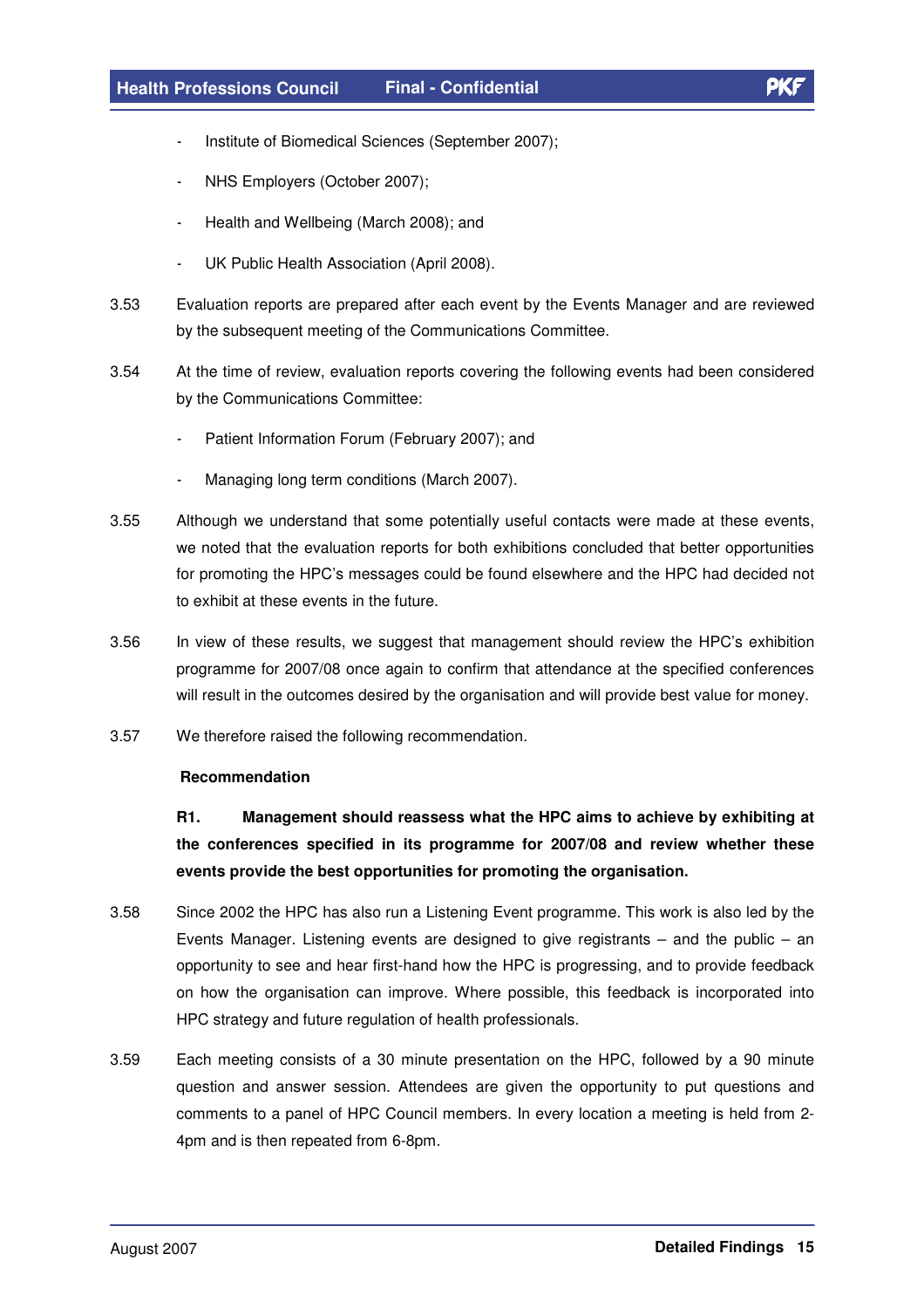- 3.60 At the time of our review 2 Listening Events had already taken place in Portsmouth and Folkestone during April 2007. Evaluation reports were prepared by the Events Manager and considered by the May meeting of the Communications Committee.
- 3.61 We noted that the evaluation reports concluded the following:
	- Of 17,768 registrants invited, there were144 attendees at the events;
	- 171 individuals registered their intention to attend before the event took place;
	- The feedback was generally positive and feedback form scores averaged at a score of 3 out of 4 where 4 was equivalent to excellent;
	- However, the number of individuals in attendance was considered to be disappointing by management and some groups of registrants (e.g. Arts therapists, clinical scientists) did not attend either of the events.
- 3.62 In view of these results, we suggest that management should review the HPC's Listening events programme for 2007/08 once again to confirm that attendance at the specified events will result in the outcomes desired by the organisation and will provide best value for money.
- 3.63 We therefore raised the following recommendation.

**R2. Management should reassess what the HPC aims to achieve from its Listening event programme and review whether the remaining scheduled events for 2007/08 will deliver the outcomes that the organisation desires.**

#### **Responding to the White Paper**

- 3.64 Since the issue of the White Paper "Trust, Assurance and Safety The Regulation of Health Professionals in the  $21^{st}$  Century", the HPC has needed to consider its impact upon the organisation and to respond accordingly.
- 3.65 The HPC has therefore developed a Public Affairs Strategy, which sets out how the organisation proposes to approach this important development.
- 3.66 The strategy sets out a programme of public affairs and related activities to:
	- enable HPC to properly manage the policy horizon arising from the White Paper;
	- position itself appropriately;
	- take full advantage of the opportunities presented; and
	- manage any potential threats that may emerge.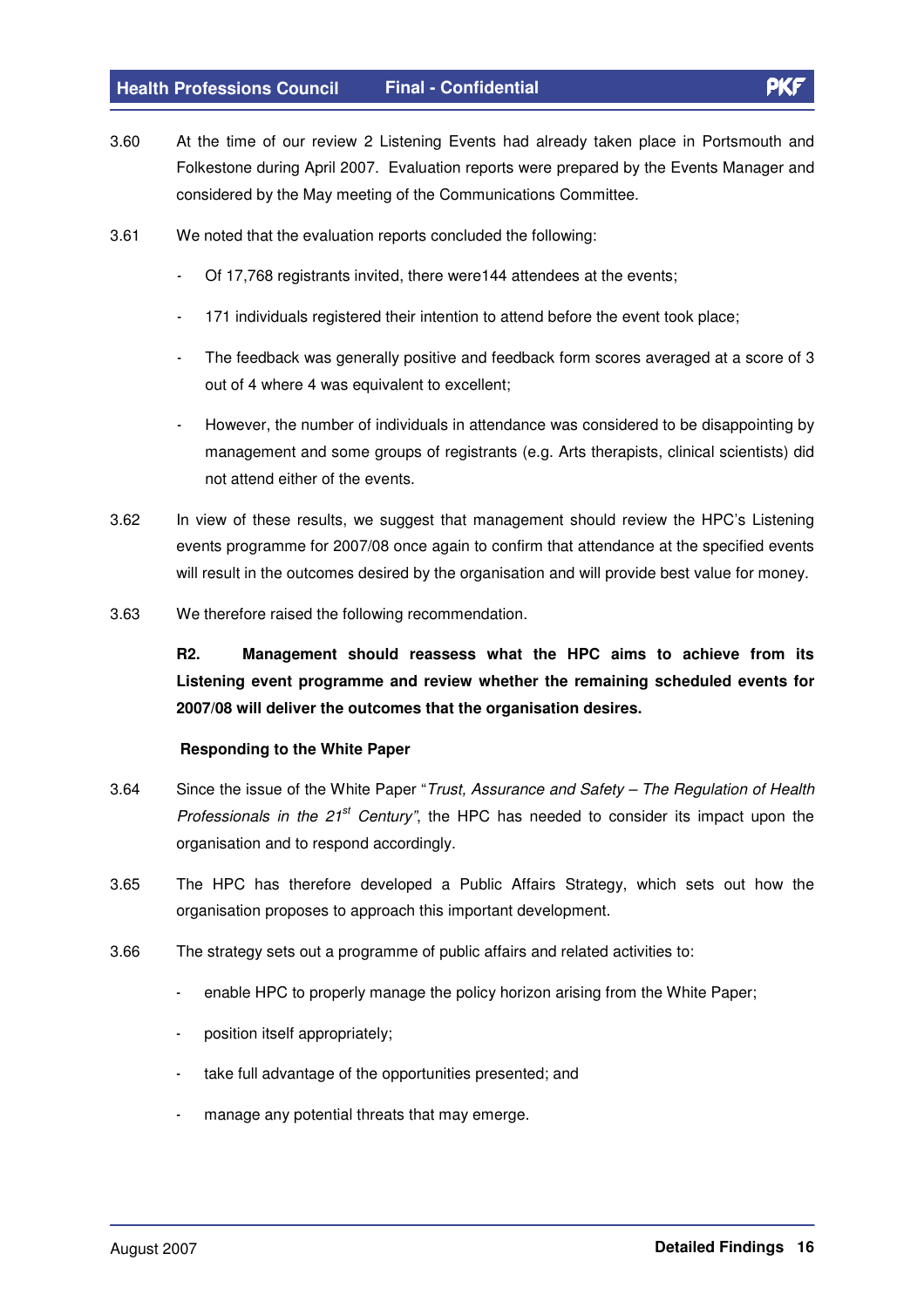- 3.67 Our review of the strategy indicated that it sets out the political and regulatory context, the HPC's broad objectives, the opportunities and threats facing the organisation, key stakeholders, planned activities and timescales.
- 3.68 The strategy considers the White Paper specifically and the wider public affairs agenda of the HPC. In our view, this structured approach meets best practice and should ensure that the HPC is well placed to address these matters during 2007/08.
- 3.69 At the time of our review the strategy was in draft form, although it was due to be finalised imminently. We understand that the probable immediate consequences for the Communications Department are as follows:
	- additional communications activities will need to be delivered around the specific proposals put forward in the White Paper; and
	- the Communications Department may need to devote additional time to managing the impact of potential "collateral" damage to the HPC's reputation created by adverse campaigns by those organisations who do not wish to adopt HPC style regulation themselves e.g. the General Medical Council.
- 3.70 Since the details of the White Paper were not known at the time when the HPC's communications strategy and work plan were developed, the potential additional activities noted above were not included these documents and may not therefore be sufficiently resourced.
- 3.71 At this stage, the level of additional inputs is difficult to quantify and much of the work may be able to be absorbed without further costs arising or by deferring other planned activities.
- 3.72 Nevertheless, there is a risk that the budget and resources deployed for the Communications Department may therefore no longer be sufficient to meet HPC's communications requirements. We therefore raised the following recommendation.

#### **Recommendation**

 **R3. The budget and resources deployed towards communications should be reviewed to ensure that these are sufficient to meet the potential additional work load associated with managing the impact of the White Paper.** 

#### **External crisis management**

- 3.73 As we have previously reported following a separate review of this area (June 2007) the HPC has a detailed and well documented business continuity and disaster recovery plan.
- 3.74 Our review indicated that the need to inform all key external stakeholders following a crisis is given due priority within the plan.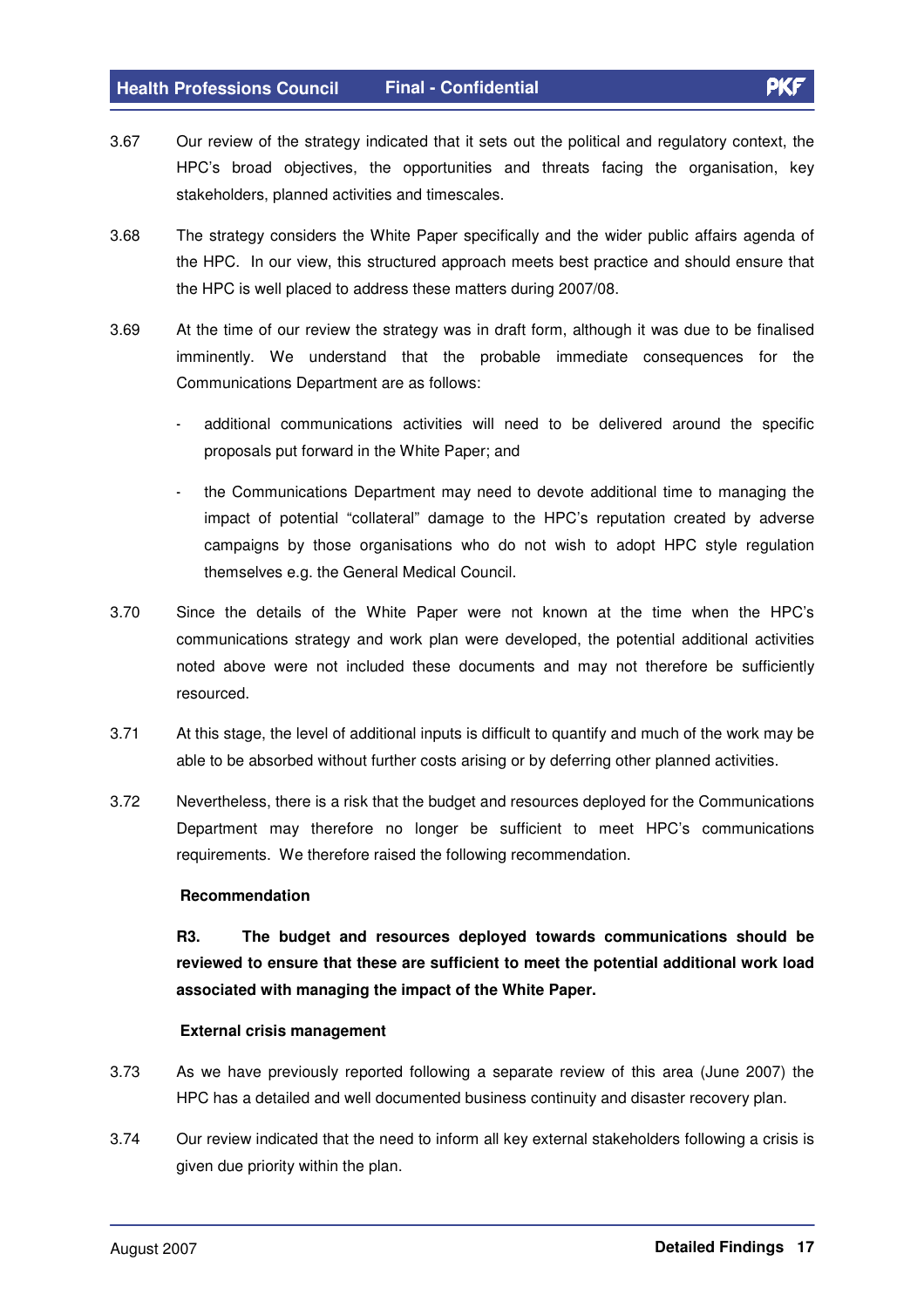- 3.75 Together with the Chief Executive, the Director of Communications is responsible for ensuring that all the HPC's key external stakeholders are contacted including the Department of Health, Privy Council and the media to inform them that the plan has been invoked, the initial location of key functions, key contacts and pessimistic time scales for recovery.
- 3.76 The Communications Manager is also responsible for this matter, ensuring that cover is provided in the event that the Director is unavailable at the time that the crisis arises.
- 3.77 The plan sets out the principal steps that need to be taken in the event of a crisis as follows:

| required                                                                                                                                                                                                                                                                                                                                                                                                      |
|---------------------------------------------------------------------------------------------------------------------------------------------------------------------------------------------------------------------------------------------------------------------------------------------------------------------------------------------------------------------------------------------------------------|
| A press release is to be sent to a specified<br>distribution list of all key external stakeholders<br>and article placed on HPC website home page.<br>The press release format is saved in the Crisis<br>file<br>that<br>the<br>Management<br>is<br>stored<br>in<br>communications<br>drive.<br>Also<br>saved<br>the<br>is<br>distribution list for the press release.                                        |
| Further press releases and web site updates are<br>to be provided to keep stakeholders informed.                                                                                                                                                                                                                                                                                                              |
| A mail-out to all registrants is to be completed to<br>registrants regarding the new location of the HPC<br>(if required) – in liaison with PrintUK or an<br>alternative supplier.<br>The website is to be updated to reflect the current<br>situation and to start to rebuild the HPC<br>operational web site. Update contact details are<br>to be provided for the HPC; address, phone<br>numbers, fax etc. |
|                                                                                                                                                                                                                                                                                                                                                                                                               |

3.78 In practice this approach would be supported by telephone discussions and meetings with the key stakeholders during the recovery period, where required. The Communications Department has remote access to the network and would work from home during the recovery period. The Director of Communications would attend the disaster recovery site where necessary to fulfil her responsibilities with regard to the implementation of the plan.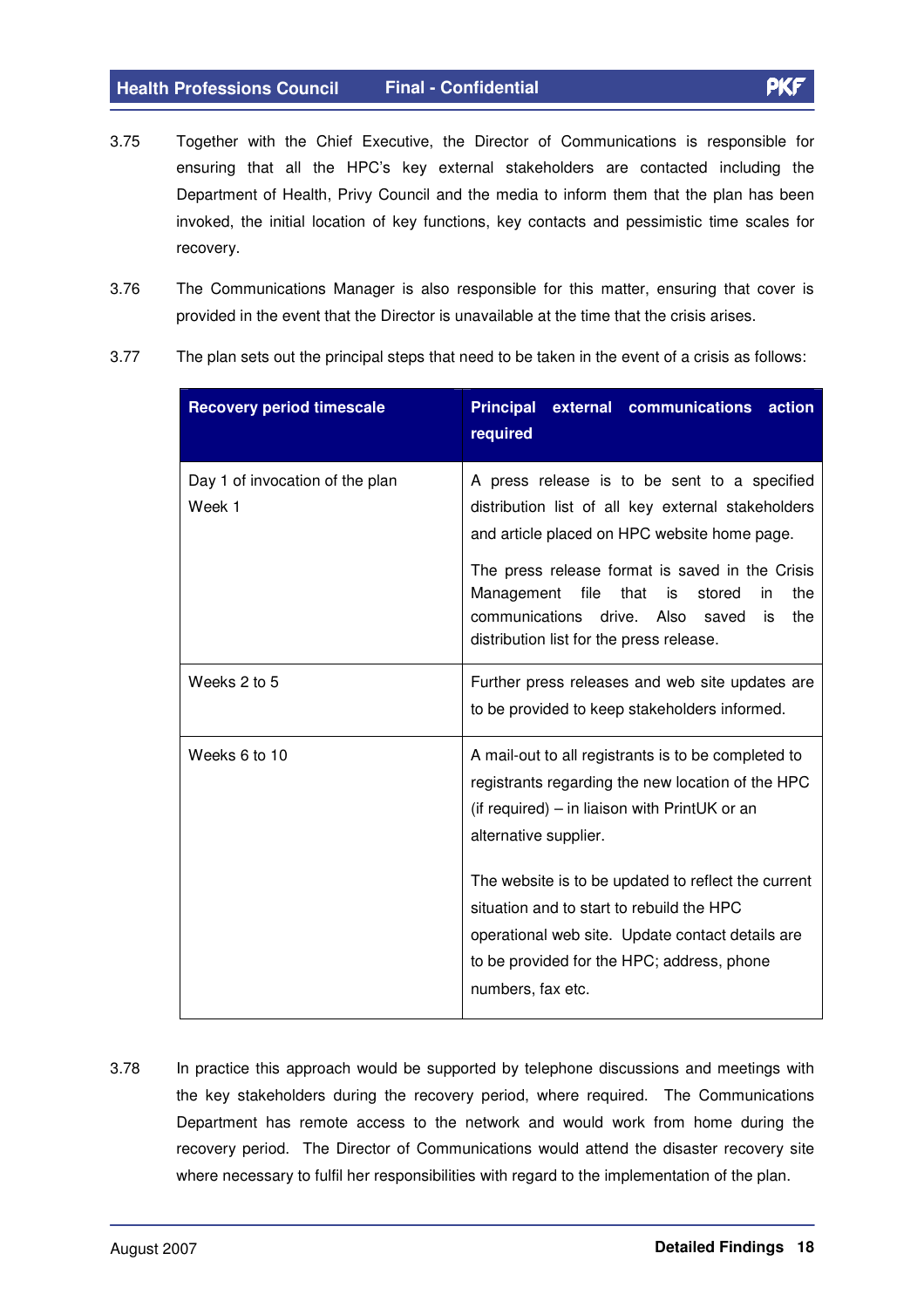3.79 In our previous report on the wider disaster recovery arrangements at the HPC (June 2007), we noted that the recovery actions for some departments had not been tested in accordance with the planned timetable. Although the Communications Department is not scheduled to conduct this testing until November 2007, management need to ensure that this matter is addressed. Since we have already raised a recommendation in relation to all departments in our report on business continuity planning, we have not repeated it in the text of this document.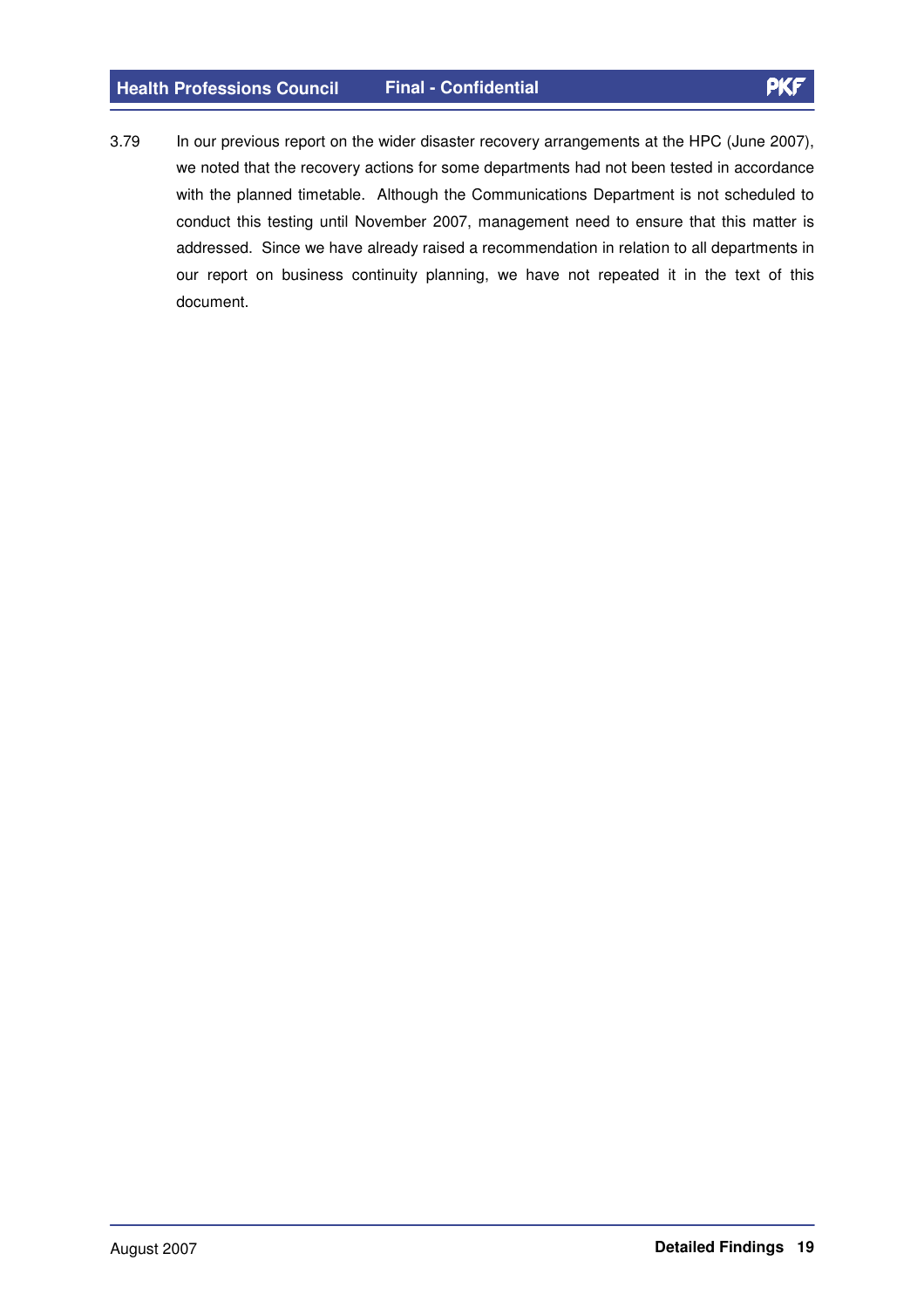**Health Professions Council Final - Confidential Health Professions Council** 

# **Action Plan 4 Action Plan**   $\overline{a}$

| Ref.                    | Findings                                     | Recommendations                       | Priority | Management Response           | Due Date |
|-------------------------|----------------------------------------------|---------------------------------------|----------|-------------------------------|----------|
|                         |                                              |                                       |          | Responsible Officer           |          |
|                         | Maintaining the support of registrants       |                                       |          |                               |          |
| $\overline{\mathbf{r}}$ | Evaluation reports covering 2 events were    | Management should reassess what       | Medium   | The exhibitions<br>Agreed.    | October  |
|                         | 2007<br>by the May<br>considered             | the HPC aims to achieve by            |          | programme for 2007/08 will be | 2007     |
|                         | Communications Committee. We noted that      | conferences<br>exhibiting at the      |          | by October<br>reconsidered    |          |
|                         | the evaluation reports for both exhibitions  | specified in its programme for        |          | 2007.                         |          |
|                         | concluded that better opportunities for      | 2007/08 and review whether these      |          |                               |          |
|                         | promoting the HPC's messages could be        | events provide the best opportunities |          | Events Manager                |          |
|                         | found elsewhere. In view of these results,   | for promoting the organisation.       |          |                               |          |
|                         | we suggest that management should            |                                       |          |                               |          |
|                         | review the HPC's exhibition programme for    |                                       |          |                               |          |
|                         | 2007/08 once again to confirm that           |                                       |          |                               |          |
|                         | attendance at the specified conferences will |                                       |          |                               |          |
|                         | result in the outcomes desired by the        |                                       |          |                               |          |
|                         | organisation and will provide best value for |                                       |          |                               |          |
|                         | money.                                       |                                       |          |                               |          |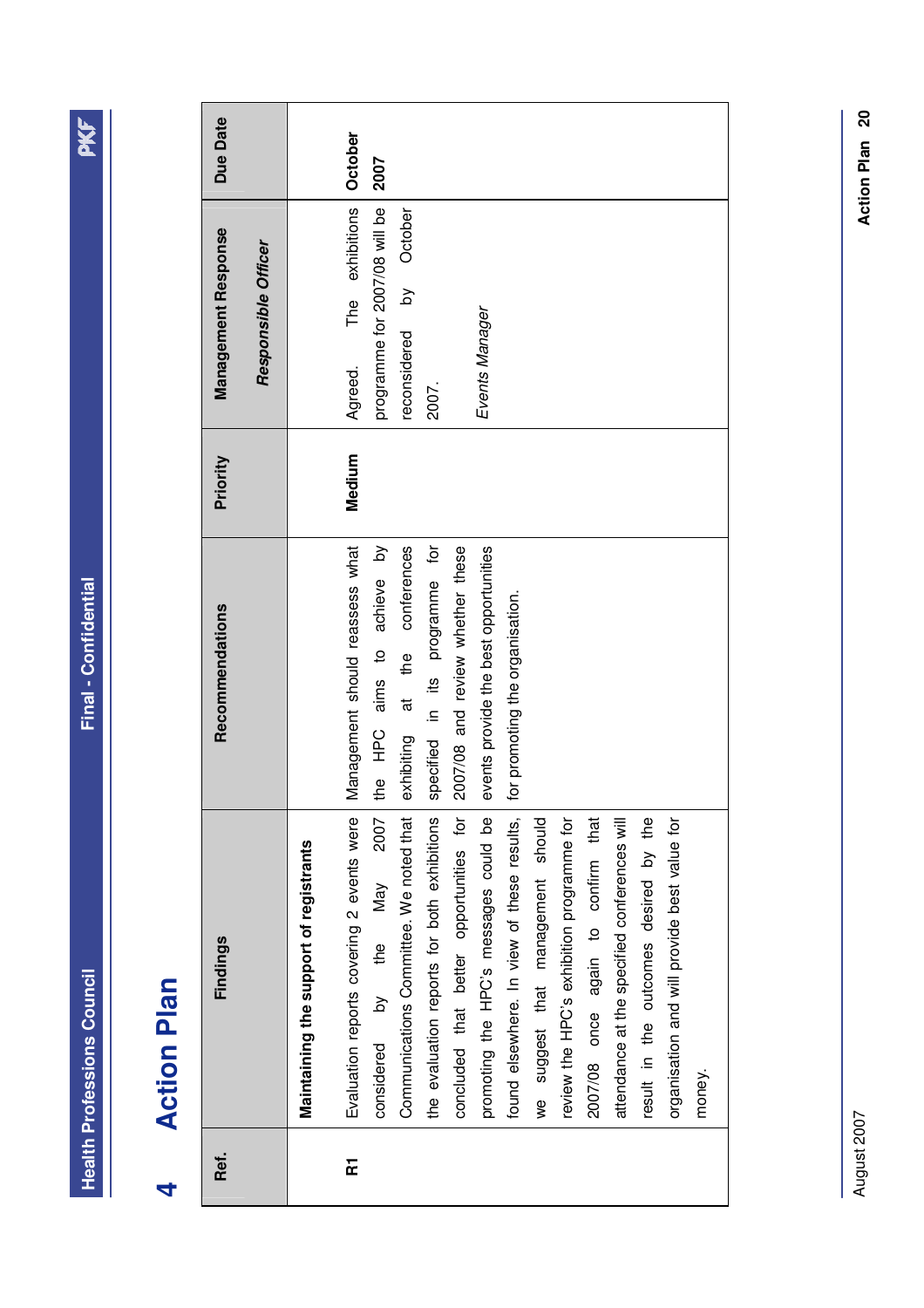**Health Professions Council Final - Confidential Health Professions Council** 

| Ref.           | Findings                                                                               | Recommendations                                                       | Priority | Management Response                                            | <b>Due Date</b> |
|----------------|----------------------------------------------------------------------------------------|-----------------------------------------------------------------------|----------|----------------------------------------------------------------|-----------------|
|                |                                                                                        |                                                                       |          | Responsible Officer                                            |                 |
|                | Maintaining the support of registrants                                                 |                                                                       |          |                                                                |                 |
| R <sub>2</sub> | At the time of our review 2 Listening Events                                           | Management should reassess what                                       | Medium   | Agreed. The Listening events                                   | October         |
|                | had already taken place during April 2007.<br>We noted that the evaluation reports for | the HPC aims to achieve from its<br>Listening event programme and     |          | programme for 2007/08 will be<br>reconsidered by October 2007. | 2007            |
|                | these events concluded that although the                                               | review whether the remaining                                          |          | Events Manager                                                 |                 |
|                | feedback was generally positive the<br>number of individuals in attendance was         | scheduled events for 2007/08 will<br>the<br>deliver the outcomes that |          |                                                                |                 |
|                | considered to be disappointing and some                                                | organisation desires.                                                 |          |                                                                |                 |
|                | groups of registrants did not attend either of                                         |                                                                       |          |                                                                |                 |
|                | the events. In view of these results, we                                               |                                                                       |          |                                                                |                 |
|                | suggest that management should review                                                  |                                                                       |          |                                                                |                 |
|                | the HPC's Listening Events programme for                                               |                                                                       |          |                                                                |                 |
|                | 2007/08 once again to confirm that                                                     |                                                                       |          |                                                                |                 |
|                | attendance at the specified events will                                                |                                                                       |          |                                                                |                 |
|                | result in the outcomes desired by the                                                  |                                                                       |          |                                                                |                 |
|                | organisation and will provide best value for                                           |                                                                       |          |                                                                |                 |
|                | money.                                                                                 |                                                                       |          |                                                                |                 |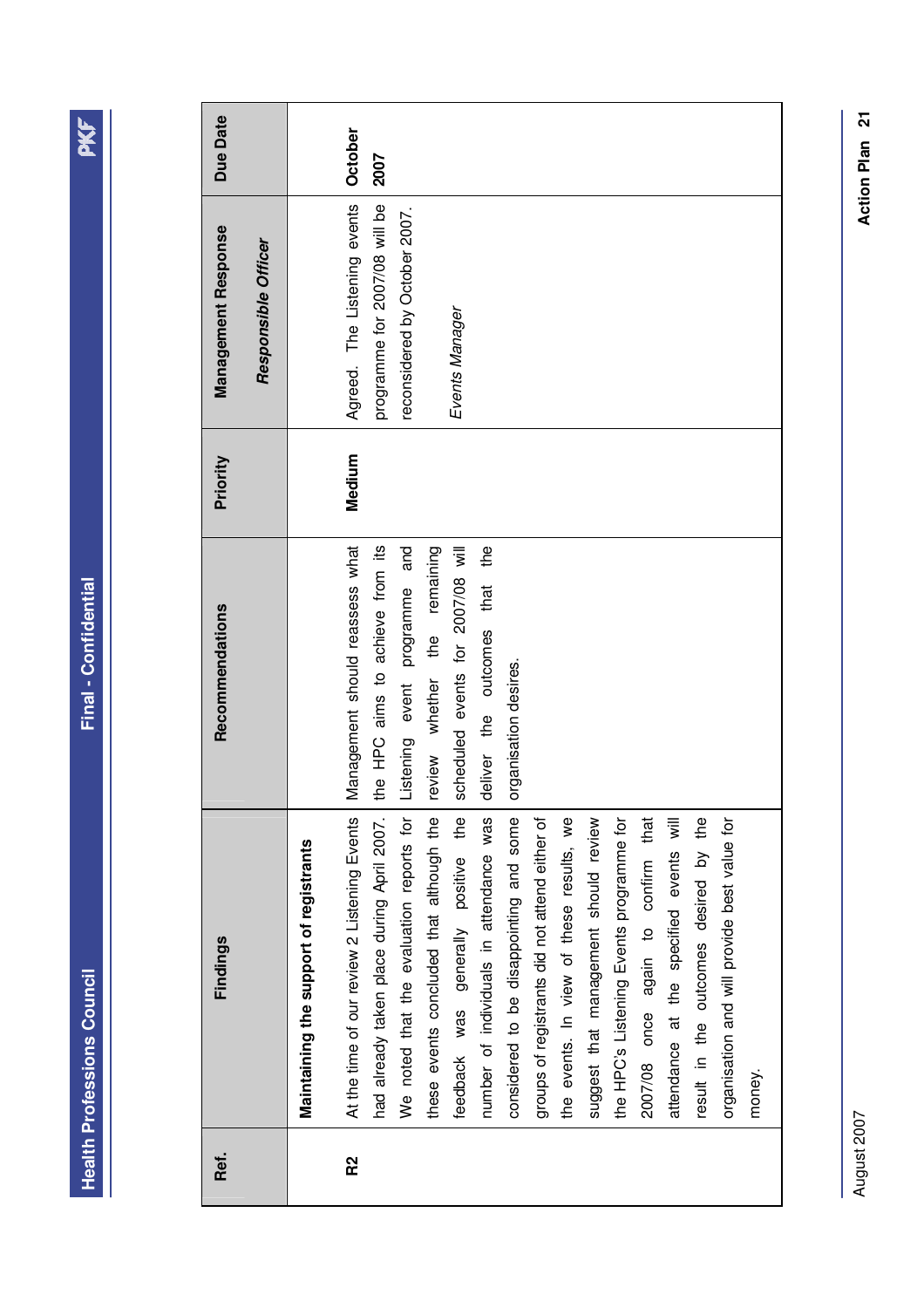| г |
|---|
|   |
|   |
| į |
| ı |
|   |
|   |
|   |
|   |
|   |
|   |
|   |
| Г |
|   |
|   |
|   |
|   |
|   |
|   |
|   |
|   |
|   |

PKF

| Final - Confidential              |
|-----------------------------------|
|                                   |
|                                   |
|                                   |
|                                   |
|                                   |
|                                   |
|                                   |
|                                   |
|                                   |
|                                   |
|                                   |
|                                   |
|                                   |
|                                   |
|                                   |
|                                   |
|                                   |
|                                   |
|                                   |
|                                   |
|                                   |
|                                   |
|                                   |
|                                   |
|                                   |
|                                   |
|                                   |
|                                   |
|                                   |
|                                   |
|                                   |
|                                   |
|                                   |
|                                   |
|                                   |
|                                   |
|                                   |
|                                   |
|                                   |
|                                   |
|                                   |
|                                   |
|                                   |
|                                   |
|                                   |
|                                   |
|                                   |
|                                   |
|                                   |
|                                   |
|                                   |
|                                   |
|                                   |
|                                   |
|                                   |
|                                   |
|                                   |
|                                   |
|                                   |
|                                   |
|                                   |
|                                   |
|                                   |
|                                   |
|                                   |
|                                   |
|                                   |
|                                   |
|                                   |
|                                   |
|                                   |
|                                   |
|                                   |
|                                   |
|                                   |
|                                   |
|                                   |
|                                   |
|                                   |
|                                   |
|                                   |
|                                   |
|                                   |
|                                   |
|                                   |
|                                   |
|                                   |
|                                   |
|                                   |
|                                   |
|                                   |
|                                   |
| <b>Health Professions Council</b> |

| <b>Due Date</b>     |                     |                               | October                                   | 2007                                 |                                       |                                          |                                          |                                          |                                            |                                            |                                           |                                              |                                           |                                        |                                       |                                     |                                           |                                    |
|---------------------|---------------------|-------------------------------|-------------------------------------------|--------------------------------------|---------------------------------------|------------------------------------------|------------------------------------------|------------------------------------------|--------------------------------------------|--------------------------------------------|-------------------------------------------|----------------------------------------------|-------------------------------------------|----------------------------------------|---------------------------------------|-------------------------------------|-------------------------------------------|------------------------------------|
| Management Response | Responsible Officer |                               | Agreed. The budget will be                | reviewed by October 2007 to          | sufficient<br>that<br>confirm         | are available to<br>resources            | address any emerging issues              | in relation to the White Paper.          |                                            | Director of Communications                 |                                           |                                              |                                           |                                        |                                       |                                     |                                           |                                    |
| Priority            |                     |                               | Medium                                    |                                      |                                       |                                          |                                          |                                          |                                            |                                            |                                           |                                              |                                           |                                        |                                       |                                     |                                           |                                    |
| Recommendations     |                     |                               | The budget and resources deployed         | towards communications should be     | reviewed to ensure that these are     | sufficient to meet the potential         | additional work load associated with     | managing the impact of the White         | Paper.                                     |                                            |                                           |                                              |                                           |                                        |                                       |                                     |                                           |                                    |
| Findings            |                     | Responding to the White Paper | Since the details of the White Paper were | not known at the time when the HPC's | communications strategy and work plan | were developed, the potential additional | activities noted above were not included | these documents and may not therefore be | sufficiently resourced. At this stage, the | level of additional inputs is difficult to | quantify and much of the work may be able | to be absorbed without further costs arising | or by deferring other planned activities. | Nevertheless, there is a risk that the | budget and resources deployed for the | may<br>Department<br>Communications | therefore no longer be sufficient to meet | HPC's communications requirements. |
| Ref.                |                     |                               | R3                                        |                                      |                                       |                                          |                                          |                                          |                                            |                                            |                                           |                                              |                                           |                                        |                                       |                                     |                                           |                                    |

Action Plan 22 **Action Plan 22**